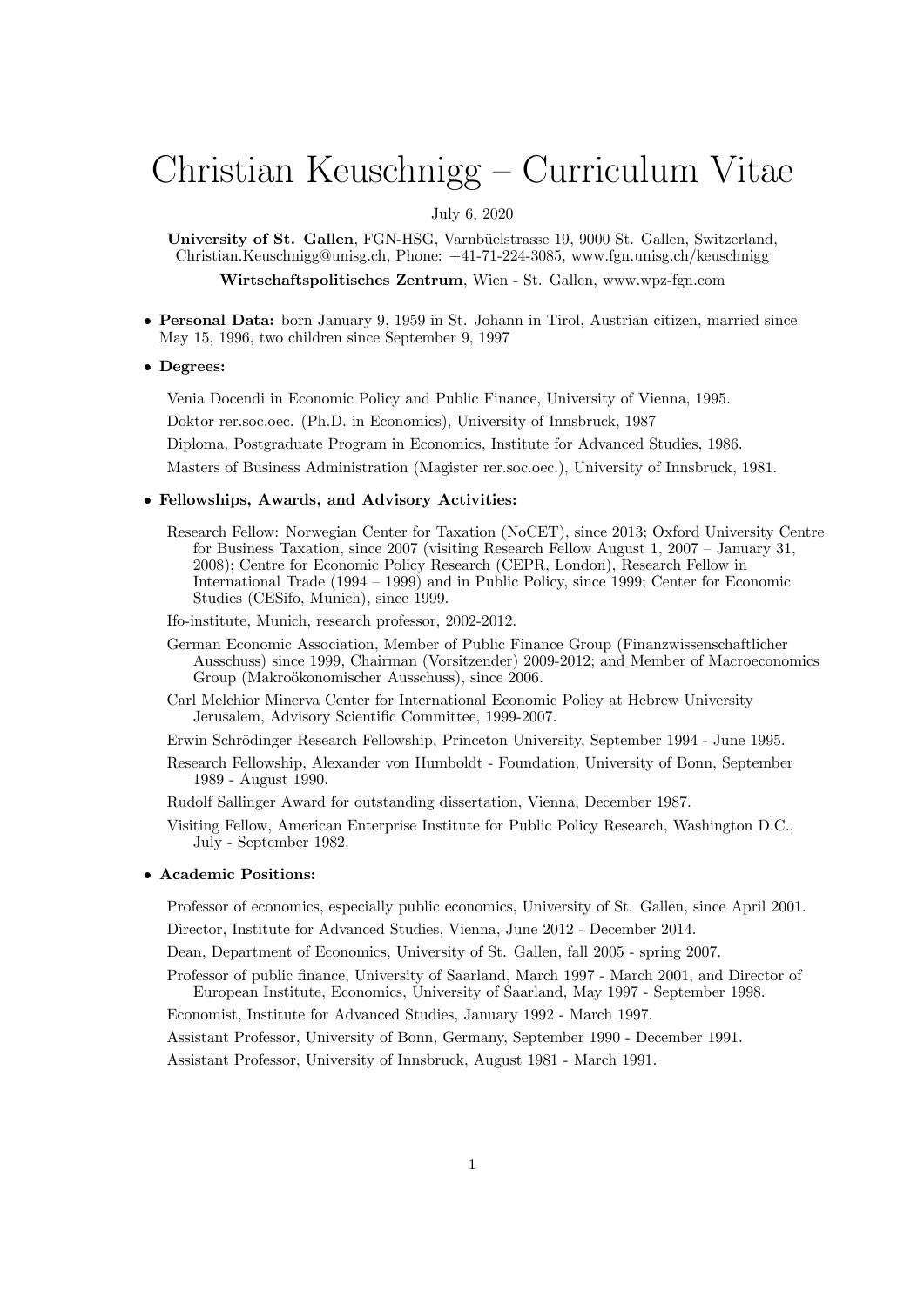# 1 Publications

### 1.1 Refereed Journals

- 1. Heterogeneous Tax Sensitivity of Firm-level Investments, (jointly with Peter Egger and Katharina Erhardt), Journal of Economic Behavior and Organization, 2020, forthcoming.
- 2. The Schumpeterian Role of Banks: Credit Reallocation and Capital Requirements, (jointly with Michael Kogler), European Economic Review 122, 2020, forthcoming.
- 3. Access to Credit and Comparative Advantage, (jointly with Peter Egger), Canadian Journal of Economics 50(2), 2017, 481-505.
- 4. Introduction on Trans-Atlantic Public Economics Seminar: Personal Income Taxation and Household Behavior, (jointly with Roger Gordon), Journal of Public Economics 151, 2017, 25-27.
- 5. Innovation, Trade and Finance, (jointly with Peter Egger), American Economic Journal: Microeconomics 7(2), 2015, 121-157.
- 6. Corporate Taxes and Internal Borrowing Within Multinational Firms, (jointly with Peter Egger, Valeria Merlo and Georg Wamser), American Economic Journal: Economic Policy  $6(2)$ , 2014, 54-93.
- 7. Profit Taxes and Financing Constraints, (jointly with Evelyn Ribi), International Tax and Public Finance 20, 2013, 808-826.
- 8. The Arm's Length Principle and Distortions to Multinational Firm Organization, (jointly with Michael Devereux), Journal of International Economics 89, 2013, 432-440.
- 9. Transition Strategies in Enacting Fundamental Tax Reform, (jointly with Mirela Keuschnigg), National Tax Journal 65(2), 2012, 357-386.
- 10. The Design of Capital Income Taxation: Reflections on the Mirrlees Review, Fiscal Studies 32(3), 2011, 437-452.
- 11. Aging and the Financing of Social Security in Switzerland, (jointly with Mirela Keuschnigg and Christian Jaag), Swiss Journal of Economics and Statistics 147, 2011, 181-231.
- 12. Pension Reform, Retirement and Life-Cycle Unemployment, (jointly with Christian Jaag and Mirela Keuschnigg), International Tax and Public Finance 17, 2010, 556-585.
- 13. Pension Reform and Labor Market Incentives, (jointly with Walter H. Fisher), Journal of Population Economics 23, 2010, 769-803.
- 14. Corporate Taxation, Debt Financing and Foreign Plant Ownership, (jointly with Peter Egger, Wolfgang Eggert and Hannes Winner), European Economic Review 54, 2010, 96-107.
- 15. The Role of Corporate Taxation in a Large Welfare State, Swiss Journal of Economics and Statistics 145, 2009, 441-450.
- 16. Outsourcing, Unemployment and Welfare Policy, (jointly with Evelyn Ribi), Journal of International Economics 78, 2009, 168-176.
- 17. Exports, Foreign Direct Investment and the Costs of Corporate Taxation, International Tax and Public Finance 15, 2008, 460-477.
- 18. A Growth Oriented Dual Income Tax, (jointly with Martin D. Dietz), International Tax and Public Finance 14, 2007, 191-221.
- 19. Corporate Income Tax Reform in Switzerland, (jointly with Martin D. Dietz), Swiss Journal of Economics and Statistics 140 (4), 2004, 483-519.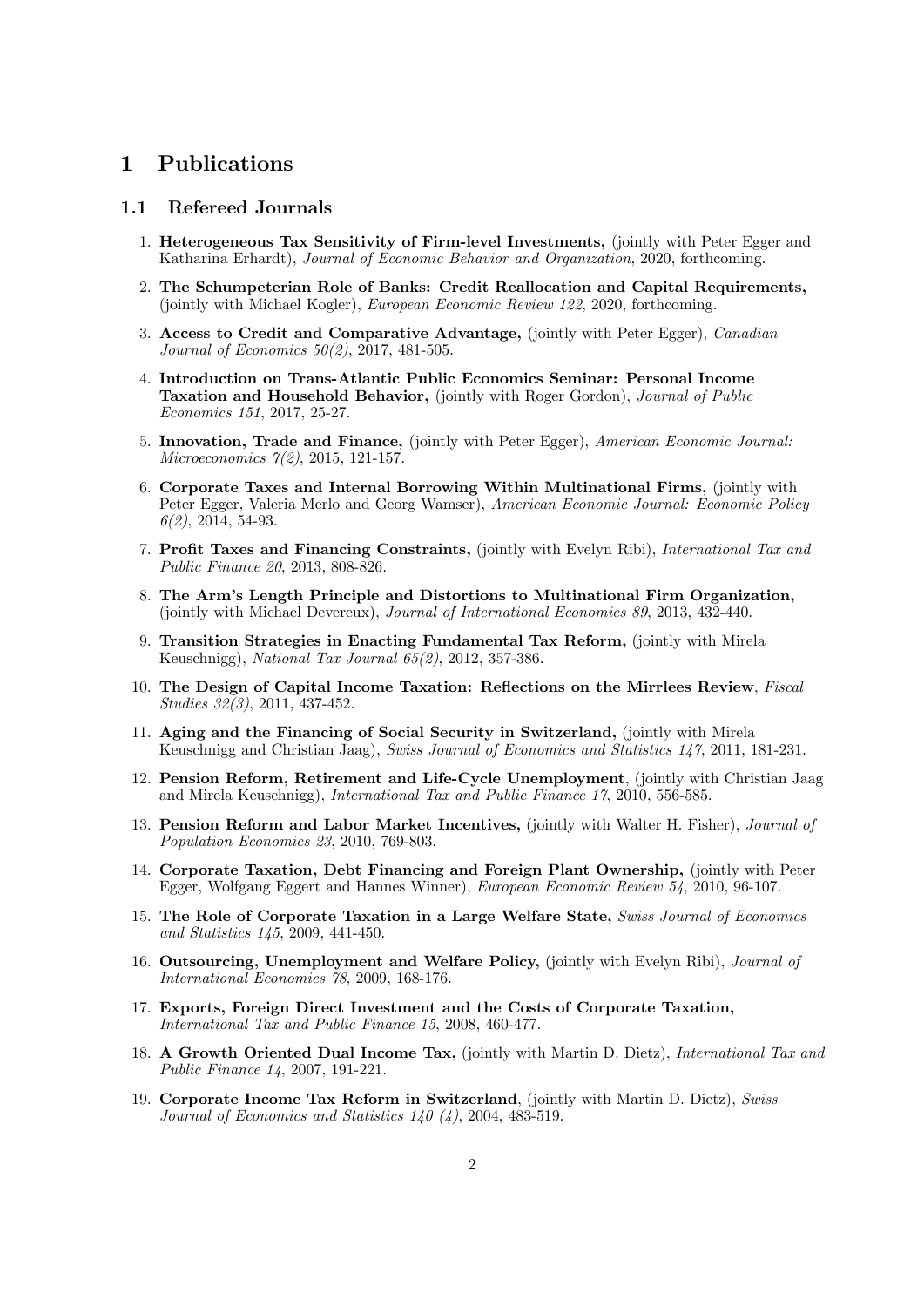- 20. Aging, Labor Markets and Pension Reform in Austria, (jointly with Mirela Keuschnigg), Finanzarchiv 60 (3), 2004, pp. 359-392.
- 21. Start-up Investment With Scarce Venture Capital Support, (jointly with Vesa Kanniainen), Journal of Banking and Finance 28, 2004, 1935-1959.
- 22. Taxation and Venture Capital Backed Entrepreneurship, (jointly with Soren Bo Nielsen), International Tax and Public Finance 11, 2004, 369-390.
- 23. Progressive Taxation, Moral Hazard, and Entrepreneurship, (jointly with Soren Bo Nielsen), Journal of Public Economic Theory 6(3), 2004, 471-490.
- 24. Venture Capital Backed Growth, Journal of Economic Growth 9, 2004, 239-261.
- 25. Taxation of a Venture Capitalist With a Portfolio of Firms, Oxford Economic Papers 56, 2004, 285-306.
- 26. Start-ups, Venture Capitalists, and the Capital Gains Tax, (jointly with Soren Bo Nielsen), Journal of Public Economics 88, 2004, 1011-1042.
- 27. Taxes and Venture Capital Support, (jointly with Soren Bo Nielsen), *European Finance* Review 7, 2003, 515-539.
- 28. The Optimal Portfolio of Start-up Firms in Venture Capital Finance, (jointly with Vesa Kanniainen), Journal of Corporate Finance 9, 2003, 521-534.
- 29. Tax Policy, Venture Capital, and Entrepreneurship, (jointly with Soren Bo Nielsen), Journal of Public Economics 87, 2003, 175-203.
- 30. Public Policy for Efficient Education, (jointly with Walter H. Fisher), Metroeconomica 53:4, 2002, 361-390.
- 31. Eastern Enlargement of the EU: How Much is it Worth for Austria?, (jointly with Wilhelm Kohler), Review of International Economics 10:2, 2002, 324-342.
- 32. Public Policy for Venture Capital, (jointly with Soren Bo Nielsen), International Tax and Public Finance 8:4, 2001, 557-572.
- 33. The German Perspective on Eastern EU Enlargement, (jointly with Mirela Keuschnigg and Wilhelm Kohler), The World Economy 24:4, 2001, 513-542.
- 34. Business Formation and Aggregate Investment, German Economic Review 2:1, 2001, 31-55.
- 35. An Incumbant Country View on Eastern Enlargement of the EU. Part II: The Austrian Case, (jointly with Wilhelm Kohler), Empirica 28, 2001, 159—185.
- 36. An Incumbant Country View on Eastern Enlargement of the EU. Part I: A General Treatment, (jointly with Wilhelm Kohler), Empirica 27, 2000, 325-351.
- 37. Public Debt and Generational Balance in Austria, (jointly with Mirela Keuschnigg, Reinhard Koman, Erik L¨uth, Bernd Raffelh¨uschen), Empirica 27, 2000, 225-252.
- 38. Funded Pensions and Unemployment, (jointly with Roland Demmel), FinanzArchiv 57:1, 2000, 22—38.
- 39. Investment Externalities and a Corrective Subsidy, International Tax and Public Finance 5:4, 1998, 449—469.
- 40. Housing Markets and Vacant Land, (jointly with Soren Bo Nielsen), Journal of Economic Dynamics and Control 20:9—10, 1996, 1731—1762.
- 41. Commercial Policy and Dynamic Adjustment Under Monopolistic Competition, (jointly with Wilhelm Kohler), Journal of International Economics 40:3—4, 1996, 373—409.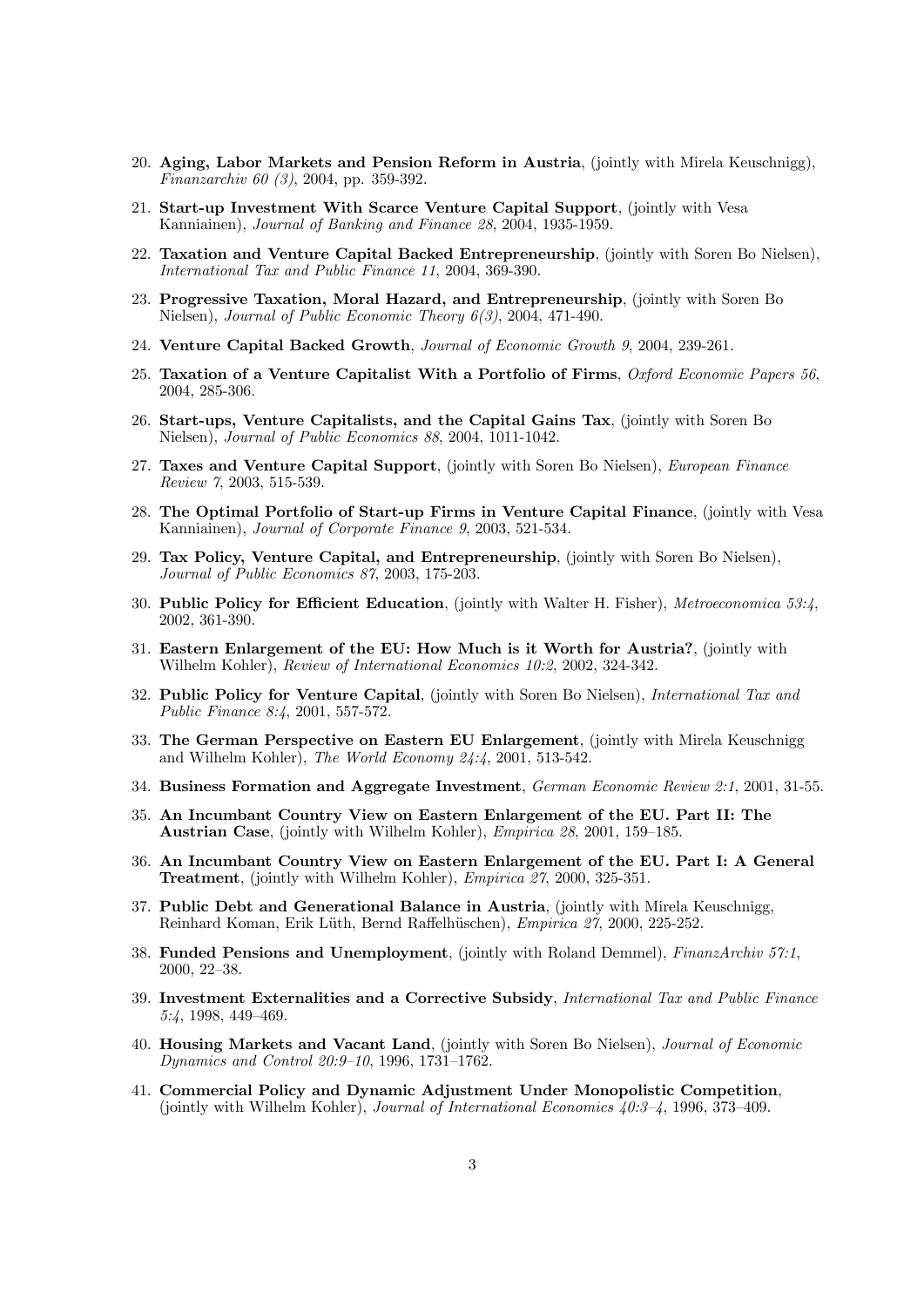- 42. Austria in the European Union: Dynamic Gains from Integration and Distributional Implications, (jointly with Wilhelm Kohler), Economic Policy 22, 1996, 155—211.
- 43. Overshooting Adjustment to Tariff Liberalization, Open Economies Review 7:3, 1996, 237—255.
- 44. On the Phenomenon of Vacant Land, (jointly with Soren Bo Nielsen), Canadian Journal of Economics 29, Special Issue (April), 1996, S534—S540.
- 45. Dynamic Effects of Tariff Liberalization: An Intertemporal CGE Approach, (jointly with Wilhelm Kohler), Review of International Economics 3:1, 1995, 20—35.
- 46. The Vanishing Savings Motive, Journal of Economics 60:2, 1994, 189—197.
- 47. Dynamic Tax Incidence and Intergenerationally Neutral Reform, European Economic Review 38:2, 1994, 343—366.
- 48. Modeling Intertemporal General Equilibrium: An Application to Austrian Commercial Policy, (jointly with Wilhelm Kohler), Empirical Economics 19:1, 1994, 131—164.
- 49. Intergenerationally Neutral Taxation, Public Finance / Finances Publiques 47:3, 1992, 446—461.
- 50. The Burden of Public Debt in Open Economies, (jointly with Albert Jäger), Finanzarchiv, N.F.,  $\frac{49}{2}$ , 1991/1992, 181-201.
- 51. The Transition to a Cash Flow Income Tax, Swiss Journal of Economics and Statistics 127:2, 1991, 113—140.
- 52. Tax Incentives For Investment: A Dynamic General Equilibrium Perspective, Empirica — Austrian Economic Papers 16:1, 1989, 31—51.
- 53. Adjusting Unsustainable Budget Deficits and Crowding Out, (jointly with Albert Jäger), Jahrbücher für Nationalökonomie und Statistik 205:6, 1988, 492–505.

### 1.2 Monographs

- 1. Inklusives Wachstum und wirtschaftliche Sicherheit (Inclusive Growth and Economic Stability), editor, Springer Gabler, Open Access, 2018.
- 2. Finanzplatz Österreich. Eine Strategie für Wachstum und Stabilität (Financial Sector in Austria. A Strategy for Growth and Stability), jointly with Michael Kogler, Schriften des Wirtschaftspolitischen Zentrums WPZ Band 1, LIT Verlag, Wien, Zürich, 2018.
- 3. Moving to the Innovation Frontier, (editor), an eBook by the Centre for Economic Policy Research (CEPR), London, 2016, pp. 97.
- 4. Standpunkte zur österreichischen Wirtschaftspolitik (Perspectives on Economic Policy in Austria), Passagen Verlag, Wien, 2015, pp. 178.
- 5. Eine Unternehmenssteuerreform für Deutschland. Übergangsszenarien und langfristige Wachstumseffekte (Business Tax Reform in Germany. Transition Strategies and Long-Run Growth Effects), jointly with Mirela Keuschnigg and Martin Kolmar, Beiträge zur Finanzwissenschaft 27, hrsg. von Hans-Werner Sinn und Clemens Fuest, Mohr Siebeck, Tübingen, 2011, pp. 100.
- 6. Reform des Wohlfahrtsstaates in Österreich: Individuelle Sparkonten für die Sozialversicherung (Welfare State Reform in Austria: Individual Savings Accounts for Social Insurance), Verlag Manz, Wien, 2009, pp. 99.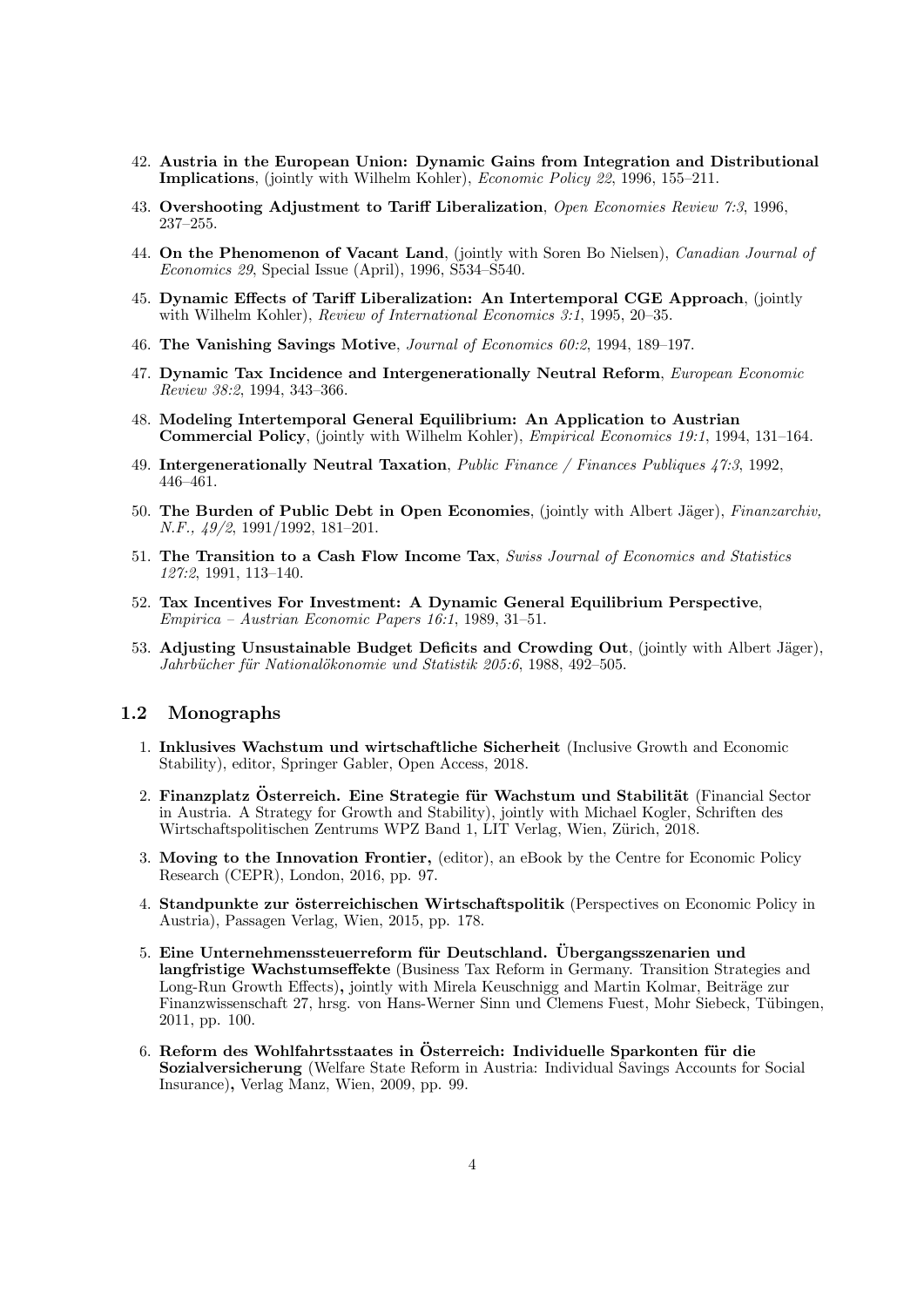- 7. Ein zukunfts- und wachstumsorientiertes Steuersystem für die Schweiz (A Growth Oriented Tax System for Switzerland), jointly with Adrian Oberlin, Schriftenreihe Finanzwissenschaft und Finanzrecht, Band 104, Verlag Haupt, Bern, 2008, pp. 150.
- 8. **Offentliche Finanzen: Einnahmenpolitik** (Economics of Taxation), Neue Okonomische Grundrisse, edited by Rudolf Richter, J.C.B.Mohr (Paul Siebeck), Tübingen, 2005,18 chapters, pp. 494.
- 9. Venture Capital, Entrepreneurship and Public Policy, editor, jointly with Vesa Kanniainen, CESifo Seminar Series, The MIT Press, Cambridge, London, 2004, pp. 293.
- 10. Eine Steuerreform für mehr Wachstum in der Schweiz (A Tax Reform for More Growth in Switzerland), Avenir Suisse, Zuerich, 2004, pp. 95.
- 11. Unternehmenssteuerreform II. Quantitative Auswirkungen auf Wachstum und Verteilung (Business Income Tax Reform. Quantitative Effects on Growth and Distribution), jointly with Martin D. Dietz, Schriftenreihe Finanzwirtschaft und Finanzrecht, Band 96, Verlag Haupt, Bern, Stuttgart, Wien, 2003, pp. 121.

### 1.3 Other Scientific Publications

- 1. Italy in the Eurozone: Shock Therapy or Gradualism? (jointly with Linda Kirschner, Michael Kogler und Hannah Winterberg), in: Michael Tojner (Hrsg.), Ist der Euro sicher?, Linde Verlag, Wien, 2018, 127-147.
- 2. Aging, Taxes and Pensions in Switzerland, in: Robert Holzmann and John Piggott (eds.), The Taxation of Pensions, MIT Press, CESifo Seminar Series, 2018, 333-366.
- 3. Arbeitsmarktreformen in Europa: Vorbeugen oder Reparieren? (jointly with Torben M. Andersen), Wirtschaftspolitische Blätter, 1/2018, 7-25.
- 4. Welche Europäische Einlagensicherung? (jointly with Hannah Winterberg), Wirtschaftspolitische Blätter, 4/2017, 565-597.
- 5. Ein gesunder Finanzplatz dient Innovation und Wirtschaftswachstum, in: Die Volkswirtschaft, 4/2017, 38-40.
- 6. Dezentralisierung und lokale Finanzautonomie, in: Beatrix Karl, Wolfgang Mantl, Klaus Poier, Manfred Prischnig und Anita Ziegerhofer (Hrsg.), Steirisches Jahrbuch für die Politik 2016, Böhlau Verlag, Wien, Köln, Weimar, 2017, 53-57.
- 7. Macroeconomic Adjustments and Reforms in the Euro Area, (jointly with Klaus Weyerstraß), in: Max Guderzo and Andrea Bosco (eds.), A Monetary Hope for Europe. The Euro and the Struggle for the Creation of a New Global Currency, Firenze University Press, 2016, 99-124.
- 8. Unternehmensbesteuerung und Standortattraktivität, in: Wirtschaftspolitische Blätter, 1/2016, 735-757.
- 9. Tax Competition and Tax Coordination in the European Union: A Survey, (jointly with Simon Loretz and Hannes Winner), in: Harald Badinger and Volker Nitsch (eds.), *Routlege* Handbook of the Economics of European Integration, Routledge, 2016, 295-311.
- 10. Finanzwissenschaftliche Prinzipien der Besteuerung, Archiv für Schweizerisches Abgaberecht ASA 84 (1-2), 2015, pp 73-89.
- 11. Macroeconomic Adjustment and Institutional Reforms in the Euro Area, (jointly with Klaus Weyerstraß), International Advances in Economic Research 21 (3), 2015, 275-285.
- 12. Sieben Fragen an die Steuerreformer, in: Hannes Androsch und Josef Taus (Hrsg.),  $Österreich$  - Wohin soll das Land gehen? Überlegungen zur wirtschaftlichen Zukunft des Landes, NW Verlag, Wien, Graz, 2015, S. 239-251.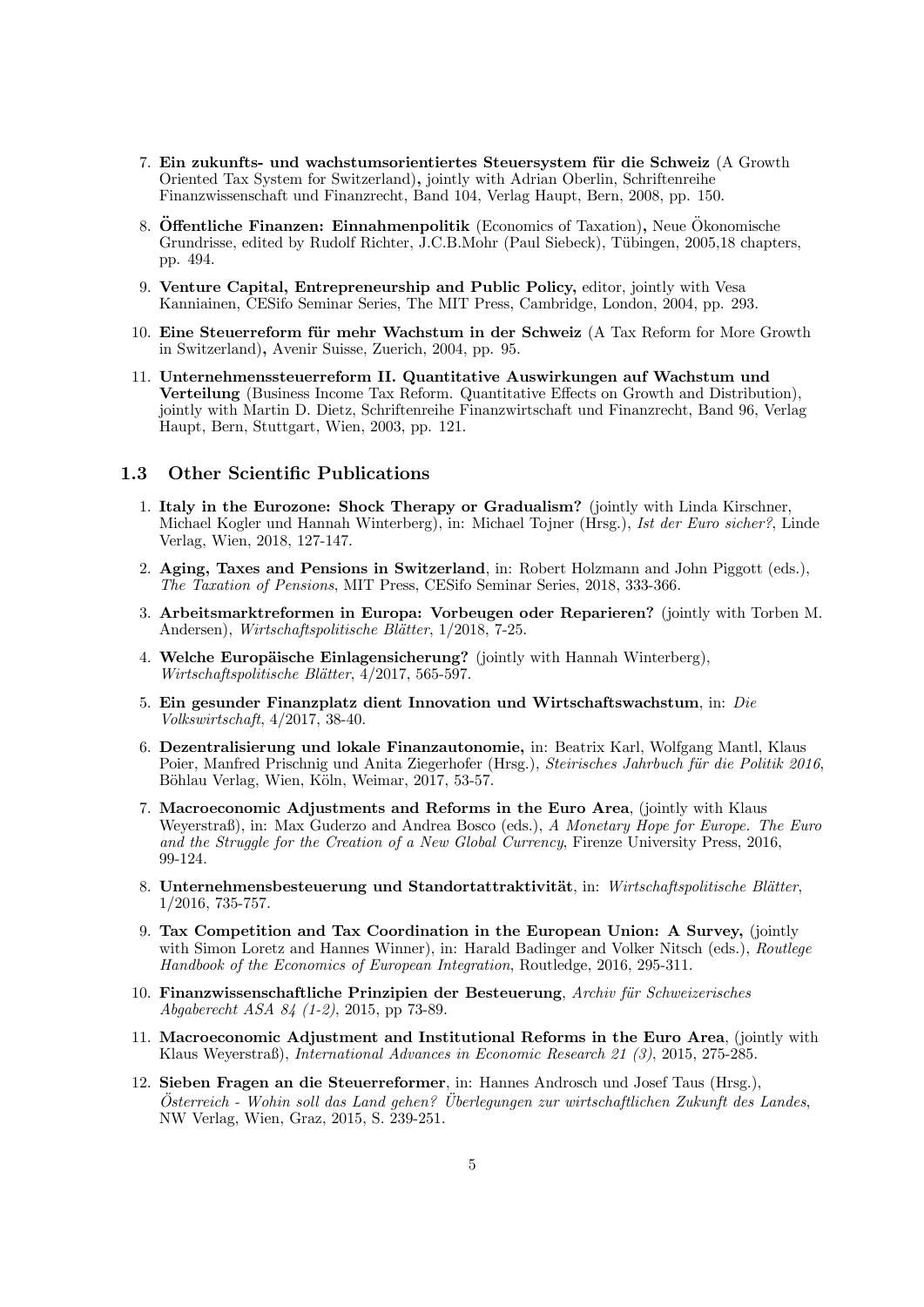- 13. Österreich im Globalen Wettbewerb Wachstum und Wohlfahrt durch Reformen. (mit Brigitte Ecker und Klaus Weyerstrass), in: Hannes Androsch und Josef Taus (Hrsg.),  $Österreich$  - Wohin soll das Land gehen? Überlegungen zur wirtschaftlichen Zukunft des Landes. NW Verlag, Wien, Graz, 2015, S. 63-98.
- 14. Steuerföderalismus. Eine fachliche Auseinandersetzung mit einem komplexen Thema, Innsbruck, *Institut für Föderalismus*, January 2015, pp. 1-32.
- 15. Abbau der Staatsschulden für eine sichere Währungsunion, Ifo-Schnelldienst 15/2014, 67. Jahrgang, 2014, pp. 10-14.
- 16. Wachstum durch Bildung, Innovation und Strukturwandel, in: Wirtschaftspolitische Blätter, 60. Jahrgang, 3/2013, 423-445.
- 17. Mit einer Steuerreform in die Zukunft, (mit Gerhard Reitschuler), in: Rat für Forschung und Technologieentwicklung, Österreich 2050. FIT für die Zukunft, Wien, Holzhausen Verlag, 2013, 164-172.
- 18. Wachstum und Wohlfahrt durch Wandel, in: Rat für Forschung und Technologieentwicklung, Österreich 2050. FIT für die Zukunft, Wien, Holzhausen Verlag, 2013, 210-225.
- 19. The Future of the Eurozone, in: Bundesministerium für Wirtschaft, Familie und Jugend (BMWFJ), Visions for Economic Policy Coordination in Europe, Vienna, June 2013, 72-94.
- 20. Anpassungsfortschritte und Perspektiven des Euroraums, (mit Klaus Weyerstraß), in: Klaus Poier (Hrsg.), Euro(pa)krise. Der Integrationsprozess am Scheideweg?, Gesellschaft und Politik. Zeitschrift für soziales und wirtschaftliches Engagement, 48. Jahrgang, Heft 4/12, März 2013, 25-34.
- 21. Krise des Euroraums: Analyse und Wege aus der Krise, (mit Klaus Weyerstraß), in: Johann Brazda, Markus Dellinger und Dietmar Rößl (Hrsg.), Genossenschaften im Fokus einer neuen Wirtschaftspolitik, Teilband III, Wien, LIT Verlag, 83-106.
- 22. Sollte die EU eine Fiskalunion werden?, in: Dirk Meyer (Hrsg.), Die Zukunft der Währungsunion. Chancen und Risiken Europas, LIT Verlag, 2012, 187-212.
- 23. Should Europe Become a Fiscal Union?, CESifo Forum 13(1), Spring 2012, pp. 35-43.
- 24. Business Taxation, Corporate Finance and Economic Performance, (with Evelyn Ribi), in: Douglas Cumming (ed.), The Oxford Handbook for Entrepreneurial Finance, Chapter 21, Oxford University Press, 2012, 637-686.
- 25. Intra- und intergenerative Gerechtigkeit in der Finanzpolitik (Intra- and Intergenerational Justice in Fiscal Policy), Wirtschaftspolitische Blätter 58, 2/2011, 265-288.
- 26. Steuerpolitik: Standortwettbewerb als Herausforderung, (mit Martin Kolmar), in: Katja Gentinetta und Georg Kohler (Hrsg.), Souveränität im Härtetest. Selbstbestimmung unter neuen Vorzeichen, NZZ Libro, Avenir Suisse und Verlag Neue Zürcher Zeitung, 2010, 191-215.
- 27. Die volkswirtschaftliche Bedeutung des Accounting, in: Peter Leibfried und Dirk Schäfer (Hrsg.), 25 Jahre Unternehmertum – Festschrift für Giorgio Behr, Zürich: Versus Verlag, 2010,  $\sum_{25}^{8}$
- 28. Public Policy, Venture Capital and Entrepreneurial Finance, in: Douglas Cumming (ed.), Venture Capital. Investment Strategies, Structure, and Policies, The Robert Kolb Series in Finance, John Wiley, 2010, 525-552.
- 29. Extensive und intensive Investition und die Mehrbelastung der Gewinnsteuer (Extensive and Intensive Investment and the Excess Burden of Profit Taxation), in: Bengt-Arne Wickström (ed.), Finanzpolitik und Unternehmensentscheidung, Berlin: Duncker & Humblot, Schriften des Vereins für Socialpolitik Band 325, 2010, 31–54.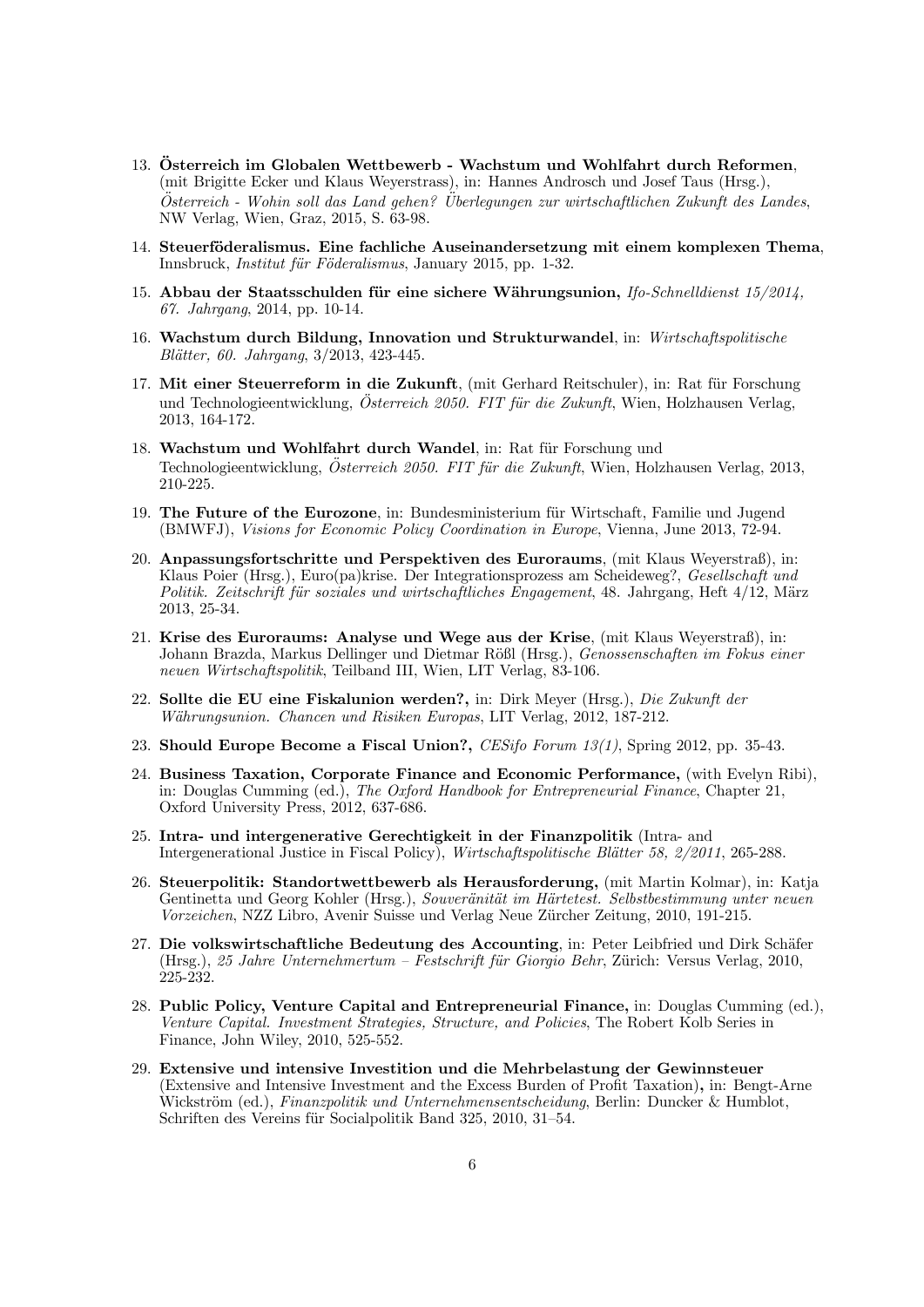- 30. Alterung, Sozialwerke und Finanzierung: Eine Evaluation der ökonomischen Folgen, Die Volkswirtschaft 82, 1/2-2009, 62-65.
- 31. Economic Aging and Demographic Change, (jointly with Dominik Grafenhofer, Christian Jaag and Mirela Keuschnigg), Vienna Yearbook of Population Research 2007, 133—165.
- 32. Public Policy, Start-up Entrepreneurship and the Market for Venture Capital, (jointly with Soren Bo Nielsen), in: Simon Parker (ed.), The Life-Cycle of Entrepreneurial Ventures, International Handbook Series on Entrepreneurship, Vol. 3, 2006, New York: Springer, 227-257.
- 33. Company Taxation and Growth: The Role of Small and Large Firms, Tax Notes International 39(12), Special Report, September 19, 2005, pp. 1109-1122; and in: Capital Taxation after EU Enlargement, Workshop Proceedings of the Austrian National Bank, 2005/06, Vienna, pp. 73-95.
- 34. Mehr Investition und Beschäftigung mit wachstumsfreundlicher Unternehmensbesteuerung, Ifo-Schnelldienst 58 (10), 2005, pp. 8-11.
- 35. Unternehmenssteuerreform, Wachstum und Verteilung, Die Volkswirtschaft 77 (10), October 2004, pp. 15-19.
- 36. Public Policy for Start-up Entrepreneurship With Venture Capital and Bank Finance, (jointly with Soren Bo Nielsen), in: Vesa Kanniainen and Christian Keuschnigg (eds.), Venture Capital, Entrepreneurship and Public Policy, CESifo Seminar Series, The MIT Press, Cambridge, London, 2004, pp. 221-250.
- 37. Eastern Enlargement of the EU: Jobs, Investment and Welfare in Present Member Countries, (jointly with Ben J. Heijdra and Wilhelm Kohler), in: Helge Berger and Thomas Moutos (eds.), Managing EU Enlargement, CESifo Seminar Series, MIT Press, 2004, pp. 173-210.
- 38. Rationalization and Specialization in Start-up Investment, in: Steven Brakman and Ben J. Heijdra (eds.), The Monopolistic Competition Revolution in Retrospect, Cambridge: Cambridge University Press, 2004, pp. 417—441.
- 39. Unternehmenssteuerreform II. Quantitative Auswirkungen auf Wachstum und Verteilung, (jointly with Martin D. Dietz), Der Treuhandexperte 2003 (4), pp. 220-225.
- 40. Reforming Corporate Income Taxation in Switzerland. Economic Analysis, (jointly with Martin D. Dietz), Tax Notes International 29 (8), February 24, 2003, pp. 730–735.
- 41. Intergenerative Inzidenz der österreichischen Finanzpolitik, (jointly with Mirela Keuschnigg, Reinhard Koman, Erik Lüth and Bernd Raffelhüschen), in: Engelbert Theurl, Hannes Winner and Rupert Sausgruber (eds.), Kompendium der österreichischen Finanzpolitik, Wien: Springer, 2002, pp. 263-295.
- 42. Intergenerative Umverteilung, Pensionsreform und Budgetkonsolidierung in **Österreich,** (jointly with Reinhard Koman and Erik Lüth), in: Engelbert Theurl and Erich Thöni (eds.), Zukunftsperspektiven der Finanzierung öffentlicher Aufgaben, Wien: Böhlau, 2002, pp. 209-247.
- 43. Finanzpolitik, Unternehmensgründungen und Sucharbeitslosigkeit, in: Bernd Genser (ed.), Finanzpolitik und Arbeitsmärkte, Schriften des Vereins für Socialpolitik, Neue Folge Band 289, Berlin: Duncker & Humblot, 2002, pp. 45-82.
- 44. Labour Market and Budgetary Effects of Eastern Enlargement in Germany, in: Aymo Brunetti and Richard E. Baldwin (eds.), Economic Impact of EU Membership on Entrants. New Methods and Issues, Boston: Kluwer Academic Publishers, 2001, pp. 217-244.
- 45. Wagnisfinanzierung Eine regionalpolitische Perspektive, (jointly with Peter Strobel), in: Birgit Rossmanith and Hans Meister (eds.), Kooperativ Forschen. Projekte zwischen Hochschule und Arbeitswelt, St. Ingbert: Röhrig Universitätsverlag, 2001, pp. 63-74.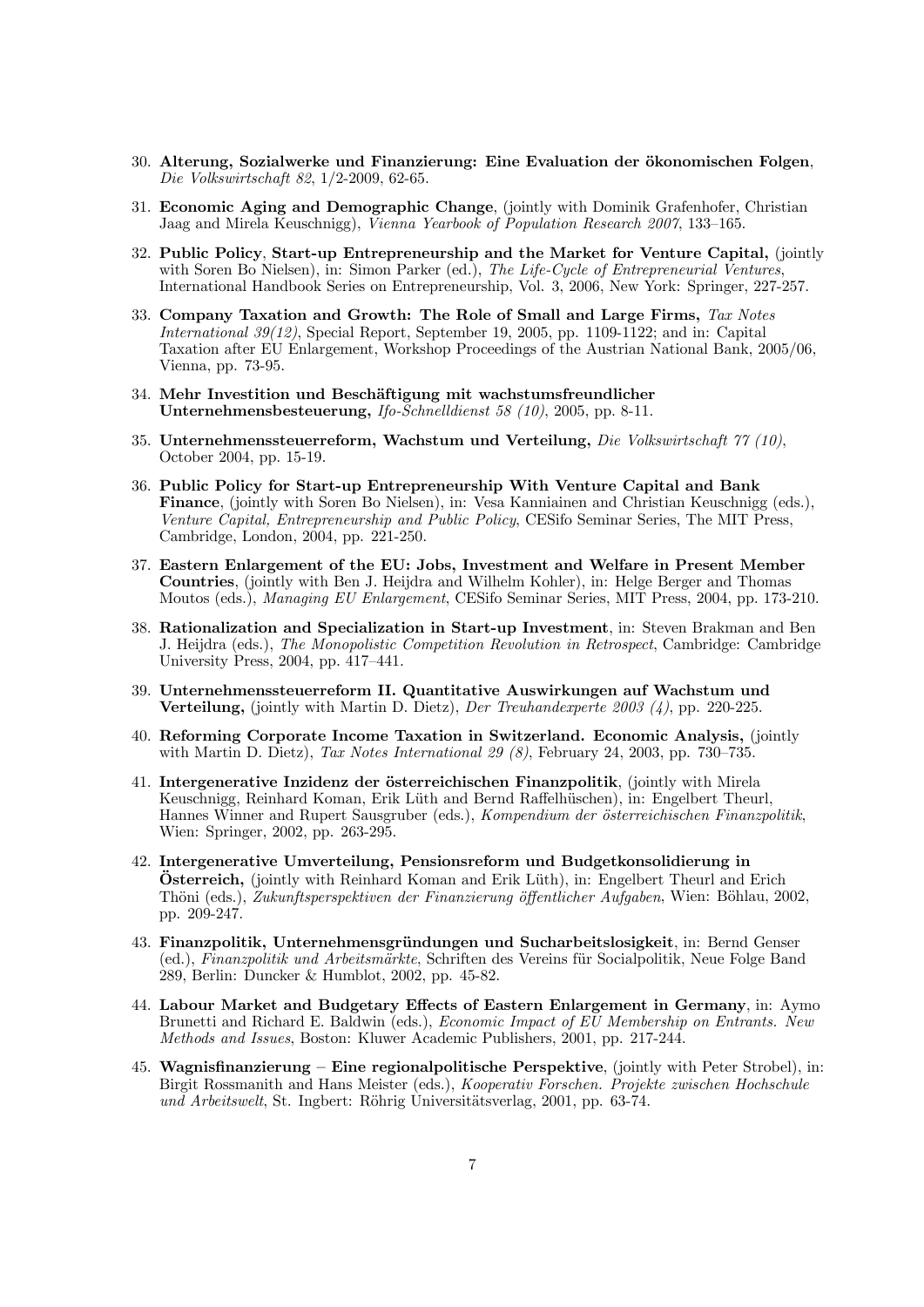- 46. Intergeneratives Ungleichgewicht und Staatsverschuldung in Österreich, (jointly with Mirela Keuschnigg, Reinhard Koman, Eric Lüth and Bernd Raffelhüschen), in: Alfred Payrleitner (ed.), Österreich Neu. Herausforderungen nach der Wende, Vienna: Molden Verlag, 2000, pp. 30-45.
- 47. Eastern Enlargement of the EU: A Dynamic General Equilibrium Perspective, (jointly with Wilhelm Kohler), in: Glenn W. Harrison, Svend E. Hougard Jensen, Lars Haagen Pedersen, and Thomas F. Rutherford (eds.), Using Dynamic General Equilibrium Models for Policy Analysis, Amsterdam: North-Holland (Contributions to Economic Analysis 248), 2000, pp. 119-170.
- 48. Wagniskapital zur Finanzierung innovativer Unternehmensgründungen, (jointly with Peter Strobel), Wirtschaftspolitische Blätter 47(2), 2000, pp. 193-201.
- 49. Austria: Restoring Generational Balance, (jointly with Mirela Keuschnigg, Reinhard Koman, Erik Lüth and Bernd Raffelhüschen), in: European Commission (ed.), European Economy No. 6, 1999, pp. 149-161.
- 50. Innovation, Capital Accumulation, and Economic Transition, (jointly with Wilhelm Kohler), in: Richard E. Baldwin and Joseph F. Francois (eds.), *Dynamic Issues in Applied* Commercial Policy Analysis, Cambridge: Cambridge University Press, 1999, pp. 89-137.
- 51. Die Osterweiterung der EU: Eine österreichische Perspektive, (jointly with Wilhelm Kohler), in: Wirtschaftspolitische Blätter  $\frac{45}{4}$ , 1998, pp. 324-338.
- 52. Dynamics of Trade Liberalization, (jointly with Wilhelm Kohler), in: Joseph F. Francois and Kenneth A. Reinert (eds.), Applied Methods for Trade Policy Modeling: A Handbook, Cambridge: Cambridge University Press, 1997, pp. 383-434.
- 53. Ausbildung, Strukturwandel und der Handel mit Osteuropa, in: Reinhard Neck and Robert Holzmann (eds.), Ostöffnung: Wirtschaftliche Folgen für Osterreich, Schriftenreihe des Ludwig Boltzmann-Instituts zur Analyse wirtschaftspolitischer Aktivitäten, Vienna: Manz Verlag, 1996, pp. 237—281.
- 54. Marginale und durchschnittliche Steuerbelastung der Kapitaleinkommen im internationalen Vergleich, (jointly with Franz Gall and Helmut Hofer), in: Beirat für Wirtschafts– und Sozialfragen, Europäische Wirtschafts– und Währungsunion – Neue Rahmenbedingungen für die österreichische Wirtschafts- und Finanzpolitik, No. 71, Vienna, 1994, pp. 145—163.
- 55. Crowding Out in a Two-Country Overlapping Generations Model, (jointly with Albert Jäger), in: Alberto Heimler and Daniele Meulders (eds.), *Empirical Approaches to Fiscal Policy* Modelling, London: Chapman and Hall, (International Studies in Economic Modelling 13), 1993, pp. 49—60.
- 56. Internationale und intertemporale Effekte der Kapitaleinkommensbesteuerung, in: Jürgen Siebke (Ed.), Monetäre Konfliktfelder der Weltwirtschaft, Berlin: Duncker & Humblot, 1991, (Schriften des Vereins für Socialpolitik, Gesellschaft für Wirtschafts- und Sozialwissenschaften; N.F., Bd. 210), pp. 245—264.
- 57. Bevölkerungsentwicklung und Pensionsfinanzierung Analyse von Problemfeldern mit einem angewandten allgemeinen Gleichgewichtsmodell mit privater und gesetzlicher Altersvorsorge, (jointly with Robert Kunst and Andreas Wörgötter), in: Stephan Fickl (Ed.), Bevölkerungsentwicklung und öffentliche Haushalte, Frankfurt, New York: Campus, 1991, pp. 135—168.
- 58. Bewertung der Steuerpolitik mit angewandten Gleichgewichtsmodellen, in: Wirtschaftspolitische Blätter 37(6), 1990, pp. 613–627.
- 59. Corporate Taxation and Growth: A Dynamic General Equilibrium Simulation Study, in: Johann Kurt Brunner and Hans-Georg Petersen (Eds.), Simulation Models in Tax and Transfer Policy, Frankfurt/Main, New York: Campus, 1990, pp. 245—277.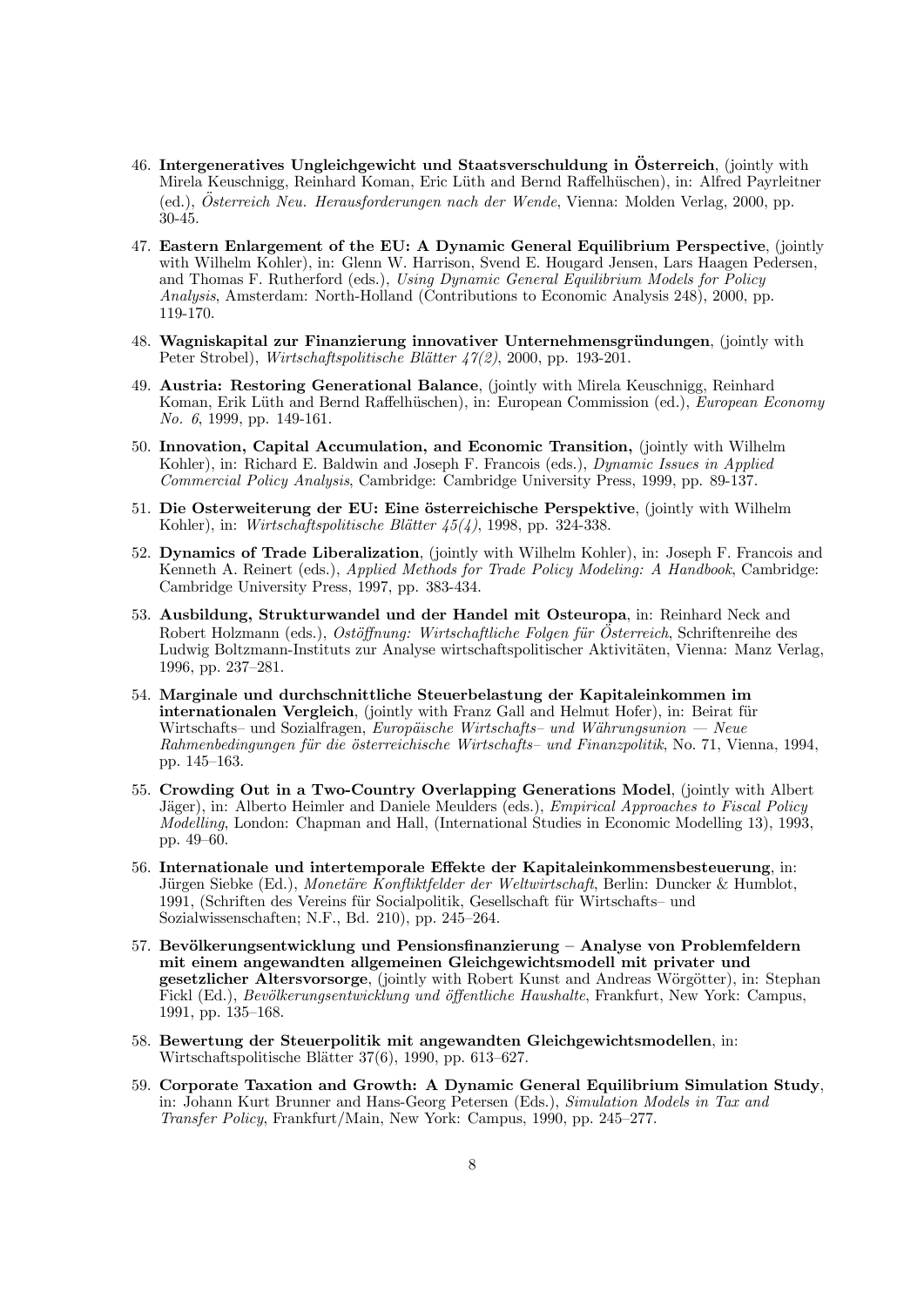- 60. Grenz— und Durchschnittsbelastung der Unternehmen in Europa, in: Joachim Starbatty (Ed.), Europäische Integration: Wieviel Wettbewerb – Wieviel Bürokratie?, Veröffentlichungen der Hanns Martin Schleyer—Stiftung, Bd. 30, Essen: MA Akademie Verlag, 1990, pp. 93—98.
- 61. Reform der Besteuerung der Kapitaleinkommen, in: Osterreichische Postsparkasse (Ed.), Schriftenreihe Volkswirtschaft, Hef t 8, 1989, pp. 25—39.
- 62. Dynamische Fiskalpolitik bei perfekter Voraussicht, in: Quartalshefte der Girozentrale 24, 1988/4—1989/1, pp. 63—78.
- 63. Einkommensteuerreform in Österreich und der Bundesrepublik Deutschland, (jointly with Clemens August Andreae), in: Steuerliche Vierteljahreszeitschrift (Wissenschaftliche Zeitschrift für die Steuerpraxis), 1989, pp. 236–250.
- 64. Anmerkungen zur österreichischen Einkommensteuerreform, (jointly with Claus Rinderer), in: Wirtschaftspolitische Blätter 36(1), 1989, pp. 107–121.
- 65. Volkswirtschaftliche Kosten der Einkommensteuer, in: Wirtschaftspolitische Blätter 35(3), 1988, pp. 372—379.
- 66. Verteidigungsausgaben der USA volkswirtschaftliche Auswirkungen, in: Günter Kirchhoff (Ed.), *Handwörterbuch der Militärökonomie*, Regensburg: Walhalla & Praetoria Verlag, 1986, pp. 1022—1032.
- 67. Neuere Entwicklungen der Ordnungspolitik in den USA: Regulierung und Antitrustpolitik, (jointly with Clemens August Andreae), in: Forschungsinstitut für Wirtschaftsverfassung und Wettbewerb e.V. (Ed.), Integration oder Desintegration der europäischen Wettbewerbsordnung?, FIW-Schriftenreihe Heft 105, Köln 1983, pp. 107–127.
- 68. Angebotsorientierte Steuerpolitik, (jointly with Clemens August Andreae), in: Das  $\ddot{\text{off}}$ entliche Haushaltswesen in Österreich 24(1), 1983, pp. 1–30.
- 69. Kunst und Wirtschaft, (jointly with Clemens August Andreae), in: Clemens August Andreae (Ed.), Kunst und Wirtschaft, Hanns Martin Schleyer—Stiftung und Akademie der Wissenschaften und der Literatur, Köln: Bachem, 1983, pp. 23–49.
- 70. Kreditwürdigkeitsprüfung bei Gemeinden, in: Quartalshefte der Girozentrale 17(4), 1982, pp. 59—71.

### 1.4 Comments and Book Reviews

- 1. Review of Vito Tanzi, The Ecology of Tax Systems. Factors That Shape the Demand and Supply of Taxes, Edward Elgar, 2018, in: Journal of Economics, 2019, forthcoming.
- 2. Comment on Johann K. Brunner, Die Erbschaftssteuer im Modell der optimalen Besteuerung, in: Bernd Genser, Hans Jürgen Ramser and Manfred Stadler (eds.), Umverteilung und soziale Gerechtigkeit, Wirtschaftswissenschaftliches Seminar Ottobeuren 40, Tübingen: Mohr Siebeck, 2011, 133-136.
- 3. Review of Laurence J. Kotlikoff, Essays on Saving, Bequests, Altruism, and Life-Cycle Planning. Cambridge: MIT Press, 2001, in: Journal of Economics  $79(1)$ , 2003, pp. 94-98.
- 4. Comment on Renger van Nieuwkoop and Andre Müller, The Economic Effects of the Bilateral Sectoral Agreements and the Swiss EU Membership, in: Aymo Brunetti and Richard E. Baldwin (eds.), Economic Impact of EU Membership on Entrants. New Methods and Issues, Boston: Kluwer Academic Publishers, 2001, pp. 115-117.
- 5. Review of Hans Fehr, Welfare Effects of Dynamic Tax Reforms, (Beiträge zur Finanzwissenschaft Bd. 5, eds. Hans-Werner Sinn and Wolfgang Wiegard), Tübingen: Mohr Siebeck, 1999, in: Journal of Economics 72(1), 2000, pp. 117-121.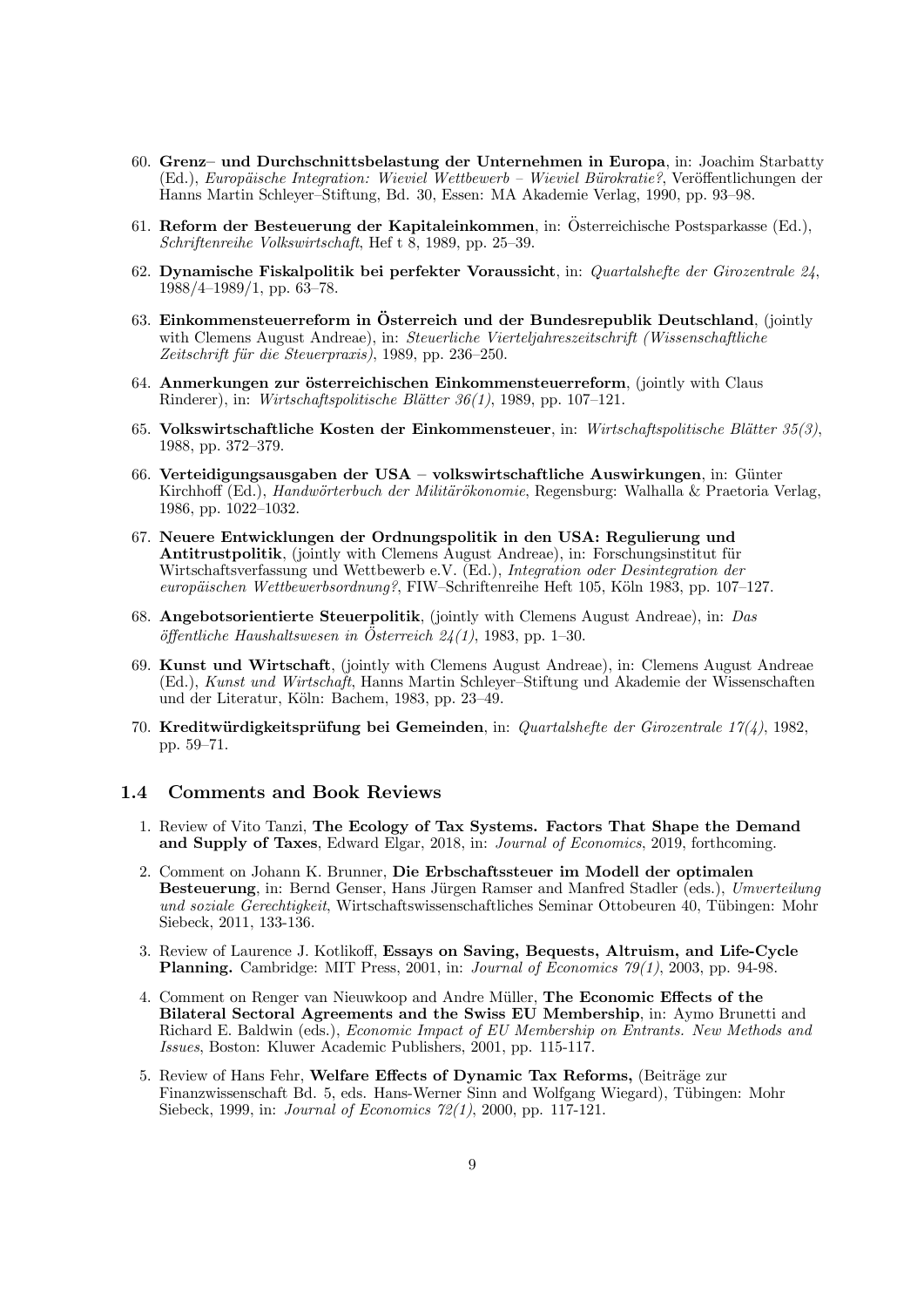- 6. Comment on Jens Massmann and Reinhard H. Schmidt, Recht, internationale Unternehmensstrategien und Standortwettbewerb, in: Karl-Ernst Schenk, Dieter Schmidtchen, Manfred E. Streit, Viktor Vanberg (eds.), Globalisierung und Rechtsordnung: Zur Neuen Institutionenökonomik internationaler Transaktionen, Jahrbuch für Neue Politische Ökonomie, 18. Band, Tübingen: Mohr Siebeck, 1999, pp. 209–212.
- 7. Comment on Richard E. Baldwin and Ricard Forslid, Putting Growth Effects in Computable Equilibrium Trade Models, in Richard E. Baldwin and Joseph F. Francois (Eds.), Dynamic Issues in Applied Commercial Policy Analysis, Cambridge: Cambridge University Press, 1999, pp. 85-88.
- 8. Comment on Sudipto Bhattacharya, Paolo Fulghieri, and Riccardo Rovelli, Financial Intermediation Versus Stock Markets in a Dynamic Intertemporal Model, in: Journal of Institutional and Theoretical Economics 154(1), 1998, pp. 320—324.
- 9. Review of Klaus-Jürgen Duschek, Ein sequentielles empirisches allgemeines Gleichgewichtsmodell zur Beurteilung von Steuerreformprogrammen, (Wirtschaftswissenschaftliche Beiträge, Bd. 88), Berlin: Physica Verlag, 1993, in: Finanzarchiv 52(1), 1995, pp. 138-139.
- 10. Review of Don Henk, Theo van de Klundert and Jarig van Sinderen (Eds.), Applied General Equilibrium Modelling, Dordrecht: Kluwer Academic Publishers, 1991, in: Journal of Economics 57(1), 1993, pp. 114—116.
- 11. Review of Bernhard Kühn, Die geplante Einkommensteuerreform 1990 Simulationsergebnisse eines Empirischen Allgemeinen Gleichgewichtsmodells, Frankfurt: Peter Lang Verlag, 1988, in: Zeitschrift für Wirtschafts- und Sozialwissenschaften  $111(2)$ , 1991, pp. 300-302.
- 12. Comment on Peter Swoboda, Cash–Flow Steuern und Finanzierungsneutralität, in: Manfred Rose (Ed.), Konsumorientierte Neuordnung des Steuersystems, Berlin: Springer Verlag, 1991, pp. 491—493.
- 13. Review of Gunter Stephan, Pollution Control, Economic Adjustment and Long-Run Equilibrium, (Microeconomic Studies), Berlin: Springer, 1989, in: Journal of Economics 52(3), 1990, pp. 317—319.
- 14. Comment 'On the Irrelevance of the Laffer Curve' (jointly with Clemens August Andreae), on Alan Peacock, The Rise and Fall of the Laffer Curve, in: Dieter Bös and Bernhard Felderer (Eds.), The Political Economy of Progressive Taxation, Berlin: Springer, 1989, pp. 41—42.
- 15. Review of Bruno Molitor, Marktwirtschaft und Wohlfahrtsstaat, Hamburg: Verlag Weltarchiv, 1982, in: Zeitschrift für Wirtschafts- und Sozialwissenschaften  $104(1)$ , 1984, pp. 94—98.

# 2 Research Activities

### 2.1 Discussion Papers

- 1. Italy in the Eurozone, (jointly with Linda Kirschner, Michael Kogler and Hannah Winterberg), University of St. Gallen, June 2020, pp. 1—49.
- 2. Trade and Credit Reallocation: How Banks Help Shape Comparative Advantage, (jointly with Michael Kogler), University of St. Gallen, December 2018, CEPR DP 13375, revised February 27, 2020, pp. 1—36.
- 3. Flexicurity and Job Reallocation, (jointly with Thomas Davoine), University of St. Gallen, February 2015, pp. 1—33.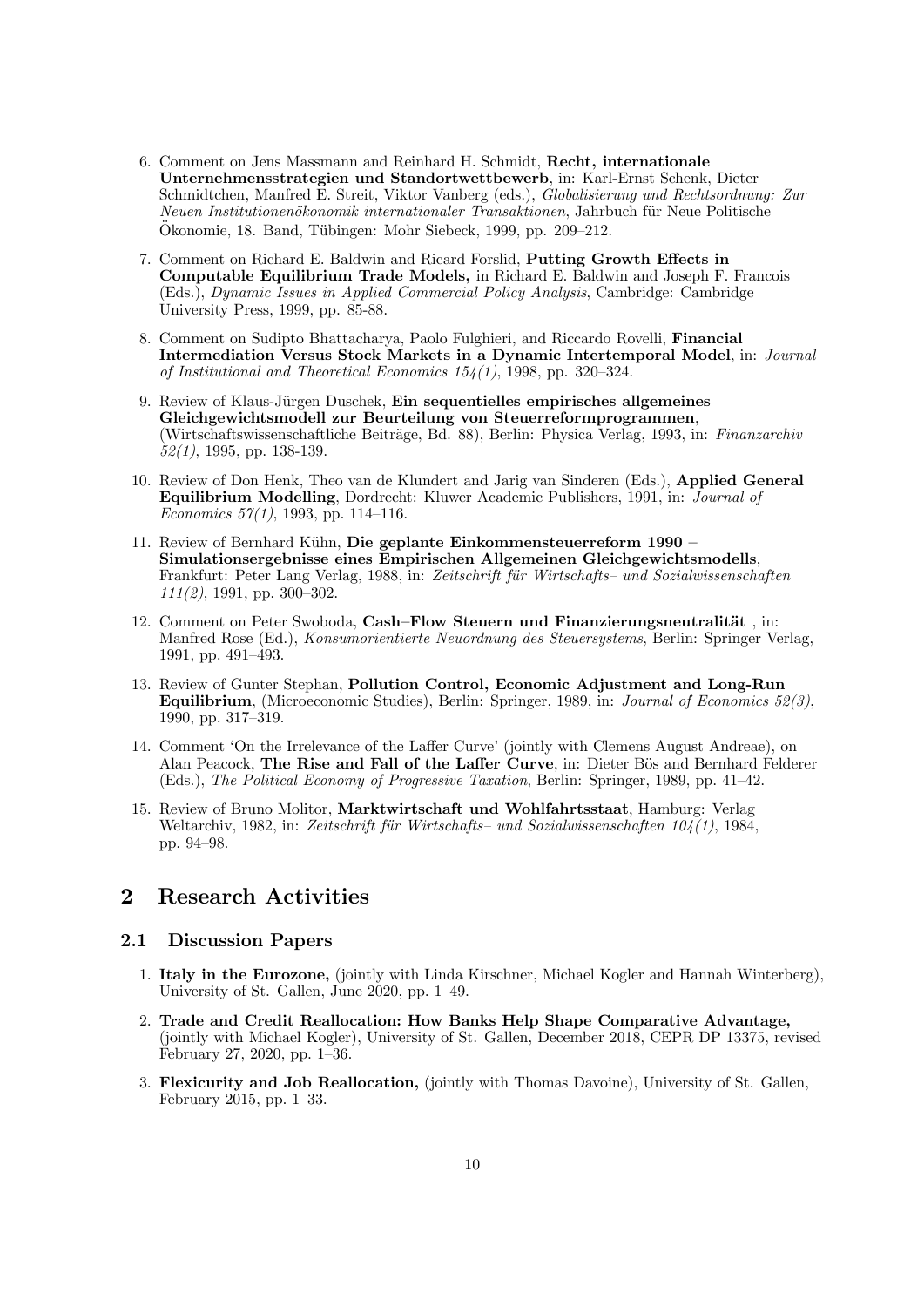- 4. Taxation and Incorporation, (jointly with Peter Egger and Hannes Winner), University of St. Gallen, revised December 30, 2013, pp. 1—27.
- 5. Profit Taxation, Innovation and the Financing of Heterogeneous Firms, (jointly with Evelyn Ribi), University of St. Gallen, CEPR DP 7626, revised April 6, 2012, pp. 1—33.
- 6. Corporate Taxation and the Welfare State, University of St. Gallen, August 2008, and Oxford University Centre for Business Taxation WP 08/13, revised February 2009, CESifo WP 2557, revised July 2009, pp. 1—31.
- 7. Incorporation and Taxation: Theory and Firm-level Evidence, (jointly with Peter Egger and Hannes Winner), University of St. Gallen, September 2008, revised June 2009, CESifo DP. 2685, pp. 1—42.
- 8. Public Policy and Venture Capital Backed Innovation, University of St. Gallen, CEPR DP 3850, revised September 2003, pp. 1—53.

### 2.2 Unpublished Academic Research

- 1. Intertemporale Gleichgewichtsanalyse der Steuer- und Handelspolitik Intertemporal Equilibrium Analysis of Tax and Trade Policy, University of Vienna: Habilitation with five essays, 1995, summary, pp. 1—5.
- 2. Besteuerung und Risikokapital Taxation and Risk Capital, University of Innsbruck: unpublished dissertation thesis, 1986 , pp. 1—182.

### 2.3 Basic Research Projects

- 1. R&D, Investment and Firm Mobility, subproject of The Swiss Confederation: A Natural Laboratory for Research on Fiscal and Political Decentralization, Sinergia II CFRSII1-147668 funded by Schweizerischer Nationalfonds zur Förderung der wissenschaftlichen Forschung, Bern, 2014-2016.
- 2. Taxation, Banking, and Sovereign Risk, research project no. 100018-146685/1 funded by Schweizerischer Nationalfonds zur Förderung der wissenschaftlichen Forschung, Bern, 2013/4-2015/3.
- 3. Corporate Finance, Taxation and Economic Performance, research project no. 100014-129556/1 funded by Schweizerischer Nationalfonds zur Förderung der wissenschaftlichen Forschung, Bern, 2010/4-2012/4.
- 4. Venture Capital and the Financing of Innovation, research project no. 100012-113418/1 funded by Schweizerischer Nationalfonds zur Förderung der wissenschaftlichen Forschung, Bern, 2006/10-2008/3.
- 5. Education, Training and Labor Market Search: Policy Analysis With a General Equilibrium Model for Switzerland, in cooperation with Michael Lechner, University of St. Gallen, research project no. 1214-066928.01/1 funded by Schweizerischer Nationalfonds zur Förderung der wissenschaftlichen Forschung, Bern, 2002/4-2005/3.
- 6. Public Finance, Unemployment and Growth, in cooperation with Wilhelm Kohler, University of Linz, research project P14702 funded by Fonds zur Förderung Wissenschaftlicher Forschung (FWF), Vienna, 2001/10 -2004/9.
- 7. Education Policy for International Competitiveness and Growth Bildungspolitik für internationale Wettbewerbsfähigkeit und Wachstum, research project no. 7394 funded by the Austrian National Bank, OeNB-Jubiläumsfonds, Vienna, 1999/1 - 2000/12.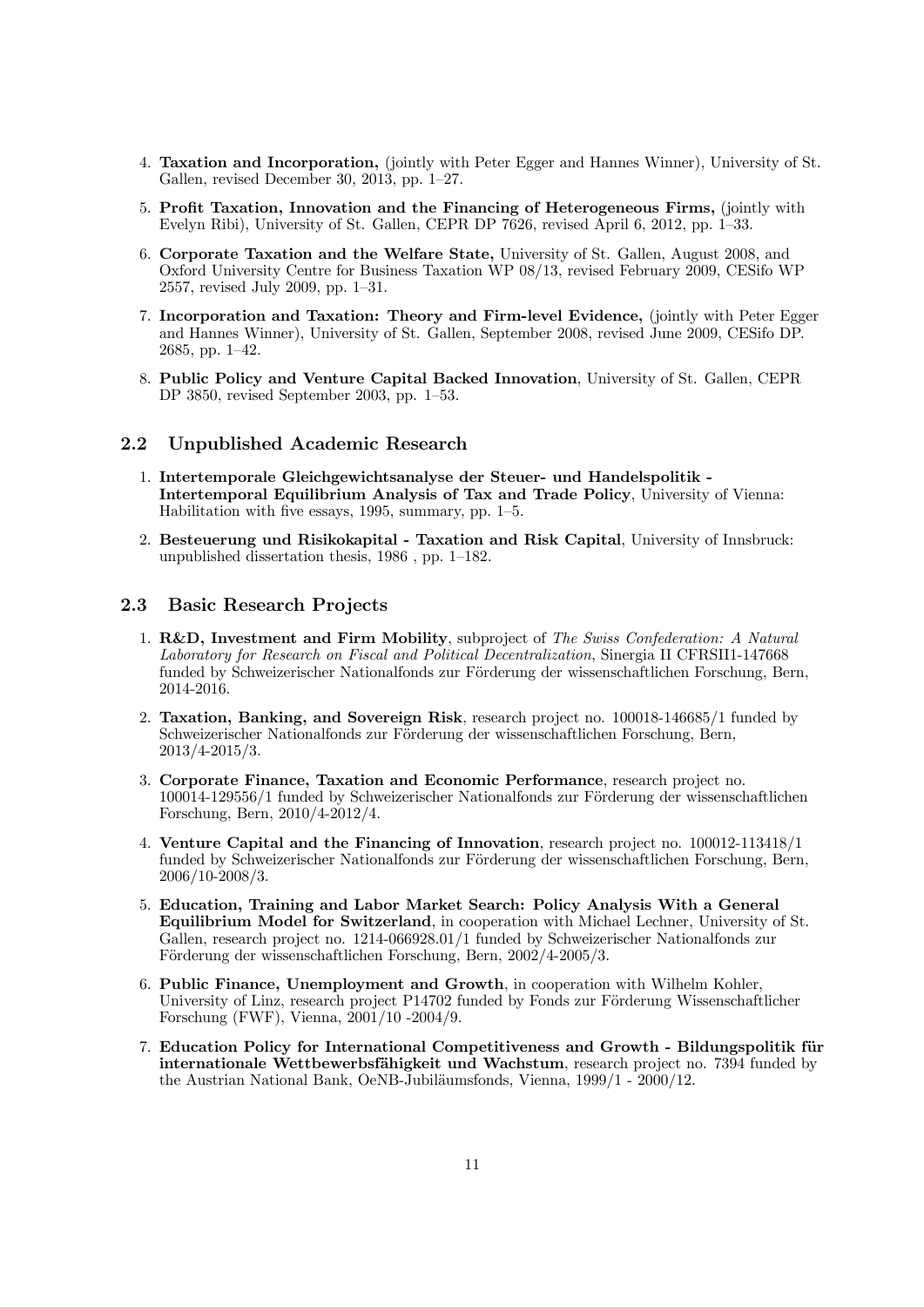# 3 Refereeing

### 3.1 Editing and Programme Committee Work

- 1. Associate Editor Finanzarchiv/Public Finance Analysis, since 2013, managing Editor Finanzarchiv/Public Finance Analysis, 2009-2012.
- 2. Editorial Board, Journal of Pension Economics and Finance, since 2010.
- 3. Associate Editor Empirical Economics, 2013-2016.
- 4. Associate Editor European Economic Review, 2011-2012.
- 5. Scientific and Local Organizer "Business Taxation", FGN-HSG and CEPR Workshop, 14./15. February 2020, St. Gallen.
- 6. Scientific and Local Organizer of the Annual CEPR Public Economics Symposium, 19./20. May 2016, St. Gallen.
- 7. Scientific and Local Organizer "Finance, Capital Reallocation and Growth", First FGN-HSG and CEPR Workshop, 23./24. October 2015, St. Gallen, Editor of special issue, Swiss Journal of Economics and Statistics 152(4), 287-329.
- 8. Scientific and Local Organizer "Moving to the Innovation Frontier", Workshop Institute for Advanced Studies, Vienna, CEPR, and Austrian Council of Science and Research, 19./20. January 2015, Vienna.
- 9. Local Organizer of the Transatlantic Public Economics Seminar 2014 (TAPES), 16./17. June 2014, Vienna.
- 10. Scientific Organizer "Design and Impact of Tax Reform", Workshop Institute for Advanced Studies, Vienna, CEPR, and Oxford Centre for Business Taxation, 4./5. October 2012, Vienna.
- 11. Scientific Organizer "Finance and the Real Economy", Workshop University of St. Gallen and CEPR, 3./4. September 2012, St. Gallen.
- 12. Member of the Evaluation Committee of the German Economic Association Meeting 2012 in Göttingen, Germany.
- 13. Local Organizer of the Annual CEPR Public Policy Symposium, with Panel Discussion on Mirrlees Tax Review, 27./28. May 2011, in Zürich.
- 14. Scientific Organizer (joint with Peter Egger, ETH Zürich, and Denis Gromb, INSEAD, Paris) "Corporate Finance and Economic Performance", Workshop University of St. Gallen, CEPR, ETH Zürich and INSEAD, 17./18. Dezember 2010, St. Gallen.
- 15. Member of the Evaluation Committee of the German Economic Association Meeting 2011 in Frankfurt a.M., Germany.
- 16. Member of the Programme Committee of the German Economic Association Meeting 2008 in Graz, Austria.
- 17. Scientific organizer of a CESifo Venice Summer Institute 2004 workshop on "Policy Analysis with Numerical Models", July 21/22, 2004, in Venice, Italy.
- 18. Local organizer of a annual meeting of the public finance group of the German Economic Association (Finanzwissenschaftlicher Ausschuss des Vereins für Socialpolitik), June 2/5, 2004, in St. Gallen, Switzerland.
- 19. Member of the Programme Committee of the German Economic Association Meeting 2004 in Dresden, Germany.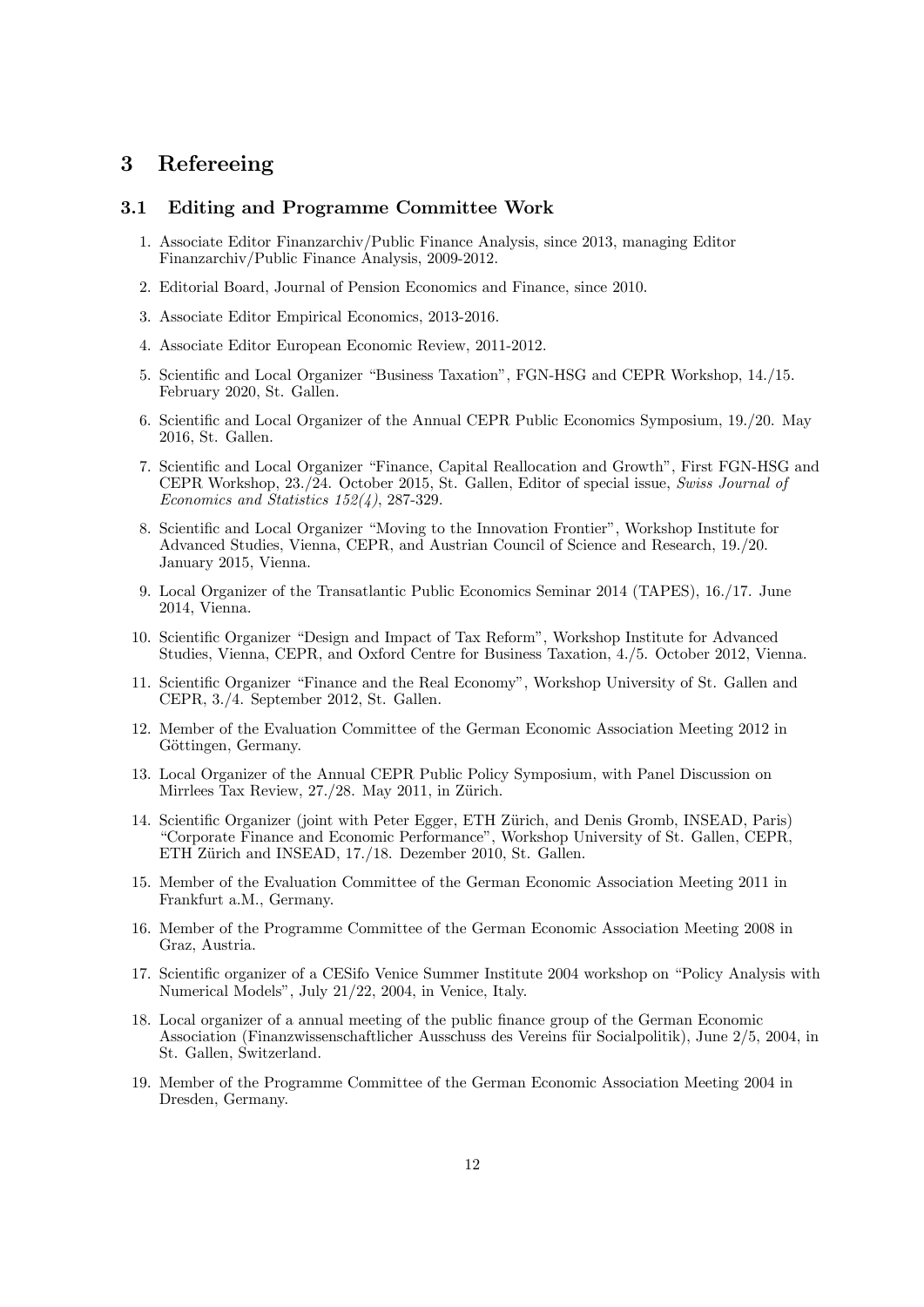- 20. Scientific organizer and co-editor of conference book (MIT Press) of a CESifo/University of St.Gallen/ University of Helsinki conference on "Venture Capital, Entrepreneurship and Public Policy", November 22/23, 2002, in Munich, Germany.
- 21. Member of the Programme Committee of the Policy Modeling Conference 2002 in Brussels, Belgium.
- 22. Member of the Programme Committee of the German Economic Association Meeting 1999 in Mainz, Germany.
- 23. Member of the Programme Committee of the Econometric Society European Meeting 1998 in Berlin, Germany.
- 24. Member of the Programme Committee of the 9th Annual Congress of the European Economic Association 1994 in Maastricht, Netherlands.

### 3.2 Refereeing Funding Applications

- 1. Referee of Swiss National Science Fund (SNF) for evaluation of individual project applications.
- 2. Member of Evaluation Committee of Deutsche Forschungsgemeinschaft, Sonderforschungsbereich 884 (Collaborative Research Centre 884) "The Political Economy of Reforms", 2010-2013, Evaluation on 17.-18. September 2009.
- 3. Member of Evaluation Committee of Deutsche Forschungsgemeinschaft, Schwerpunktprogramm SPP 1142 "Institutionelle Gestaltung föderaler Systeme: Theorie und Empirie", 2nd period, 2005.
- 4. Member of Evaluation Committee of Deutsche Forschungsgemeinschaft, Schwerpunktprogramm "Institutionelle Gestaltung föderaler Systeme: Theorie und Empirie", 2003.
- 5. Member of Evaluation Committee of Deutsche Forschungsgemeinschaft, SFB 6022 Transregio, "Die Organisation ökonomischer Prozesse: Neue Märkte, Technologien und Institutionen", 2002.

### 3.3 Refereeing Scientific Journals

American Economic Review; American Economic Journal: Economic Policy; B.E. Journals in Economic Analysis and Policy; Bulletin of Economic Research; Economic Journal; Economic Modelling; Economic Systems; Economics of Transition; Empirica - Austrian Economic Papers; Empirical Economics; European Economic Review; European Journal of Political Economy; European Journal of Population; Financial Markets and Portfolio Choice; Finanzarchiv; Fiscal Studies; German Economic Review; International Economic Review; International Monetary Fund Staff Papers; International Tax and Public Finance; Journal of Banking and Finance; Journal of Business; Journal of Business Venturing; Journal of Corporate Finance; Journal of Economic Behavior and Organization; Journal of Economic Growth; Journal of Economics - Zeitschrift für Nationalökonomie; Journal of European Economic Association; Journal of Financial Intermediation; Journal of Financial Markets and Portfolio Management; Journal of Institutional and Theoretical Economics; Journal of International Economics; Journal of International Economic Integration; Journal of Law, Economics and Organization; Journal of Money, Credit and Banking; Journal of Pension Economics and Finance; Journal of Population Economics; Journal of Public Economics; Journal of Public Economic Theory; Labour Economics; National Tax Journal; North American Journal of Economics and Finance; Oxford Economic Papers; Perspektiven der Wirtschaftspolitik; Public Choice; Public Finance Review; Public Finance / Finances Publiques; Scandinavian Journal of Economics; Research Poliy; Review of Income and Wealth; Zeitschrift für Wirtschafts- und Sozialwissenschaften.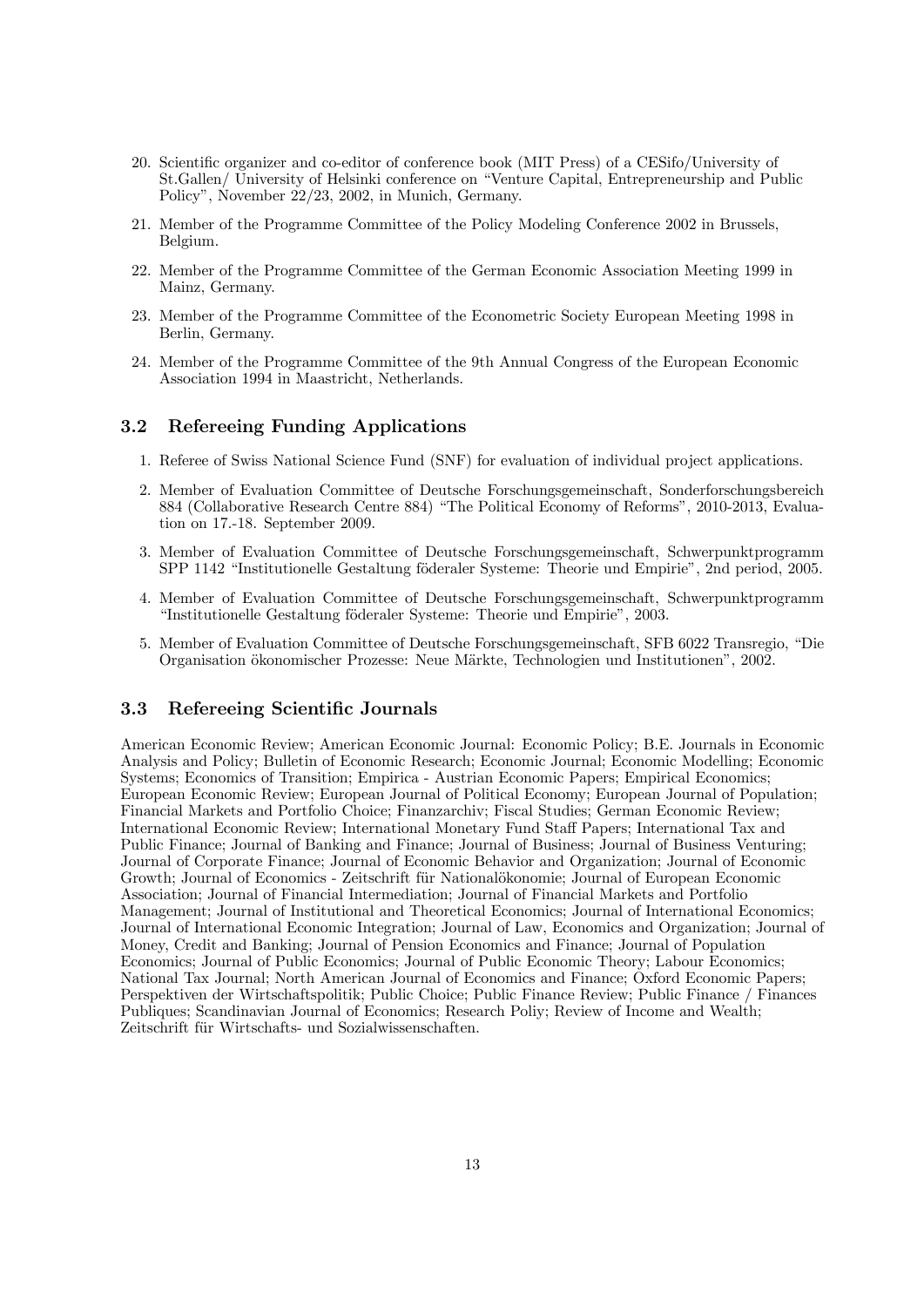# 4 Teaching Activities

### 4.1 University of St. Gallen

- Member of the Joint Program Commission of the programs *Master in Economics* and *Master in* Quantitative Economics and Finance, University of St. Gallen, since 2008, Chairman 2008-2012 and 2017-present.
- Chairman of the Program Commission of the PhD in Economics and Finance, University of St. Gallen, during the development and initiation phase, 2003-2005.
- 1. Public Economics (Master in Quantitative Economics and Finance, MiQEF and MEcon) and Economics of Taxation (Master in Economics, MEcon), University of St. Gallen, since spring 2001.
- 2. Corporate Finance, Banking and Venture Capital, Master in Economics (MEcon), Master in Quantitative Economics and Finance (MiQEF), and Master in Banking and Finance (MBF), University of St. Gallen, since spring 2019 (Entrepreneurial Finance, Venture Capital and Economic Performance, 2001-2019).
- 3. Microeconomics I: Consumers, Firms and Markets, University of St. Gallen, Master in Economics (MEcon), since fall 2015.
- 4. Microeconomics II: Incentive Theory, University of St. Gallen, Master in Economics (MEcon), Master in Quantitative Economics and Finance (MiQEF), fall 2010-2015.
- 5. Globalization and the Public Sector, Master in Economics (MEcon), Master in Quantitative Economics and Finance (MiQEF), and Master in International Affairs and Governance (MIA), University of St. Gallen, fall 2008-2009.
- 6. Economics of Governance, PhD in Economics and Finance (PEF), University of St. Gallen, spring terms 2008-2011.
- 7. International Trade and Heterogeneous Firms, PhD in Economics and Finance (PEF), University of St. Gallen, fall 2008, fall 2009.
- 8. Venture Capital and Bank Financing, PhD in Economics and Finance (PEF), University of St. Gallen, fall 2005.
- 9. Principles of Economics, assessment level (first year students), University of St. Gallen, spring term 2003 — 2006.
- 10. Computable General Equilibrium Analysis, diploma studies in economics, University of St. Gallen, since fall 2001-2003.
- 11. Doctoral Seminar, University of St. Gallen, since spring 2001, fall 2002-2004.
- 12. European Integration, diploma studies in economics, University of St. Gallen, 2001-2002.

### 4.2 External and Other Courses

- 1. Intergenerational Justice, Seminar 16, Alpbach Economic Symposium, 19.-24. 8. 2011.
- 2. Economics of Governance, Program in Economics (postgraduate), Institute for Advanced Studies, Vienna, spring 2008, fall 2009.
- 3. Venture Capital and Bank Financing, Program in Economics (postgraduate), Institute for Advanced Studies, fall 2006.
- 4. Public Finance and Growth, guest-lectures, spring 2000 at University of Vienna and fall 2000 at Free University of Bolzano.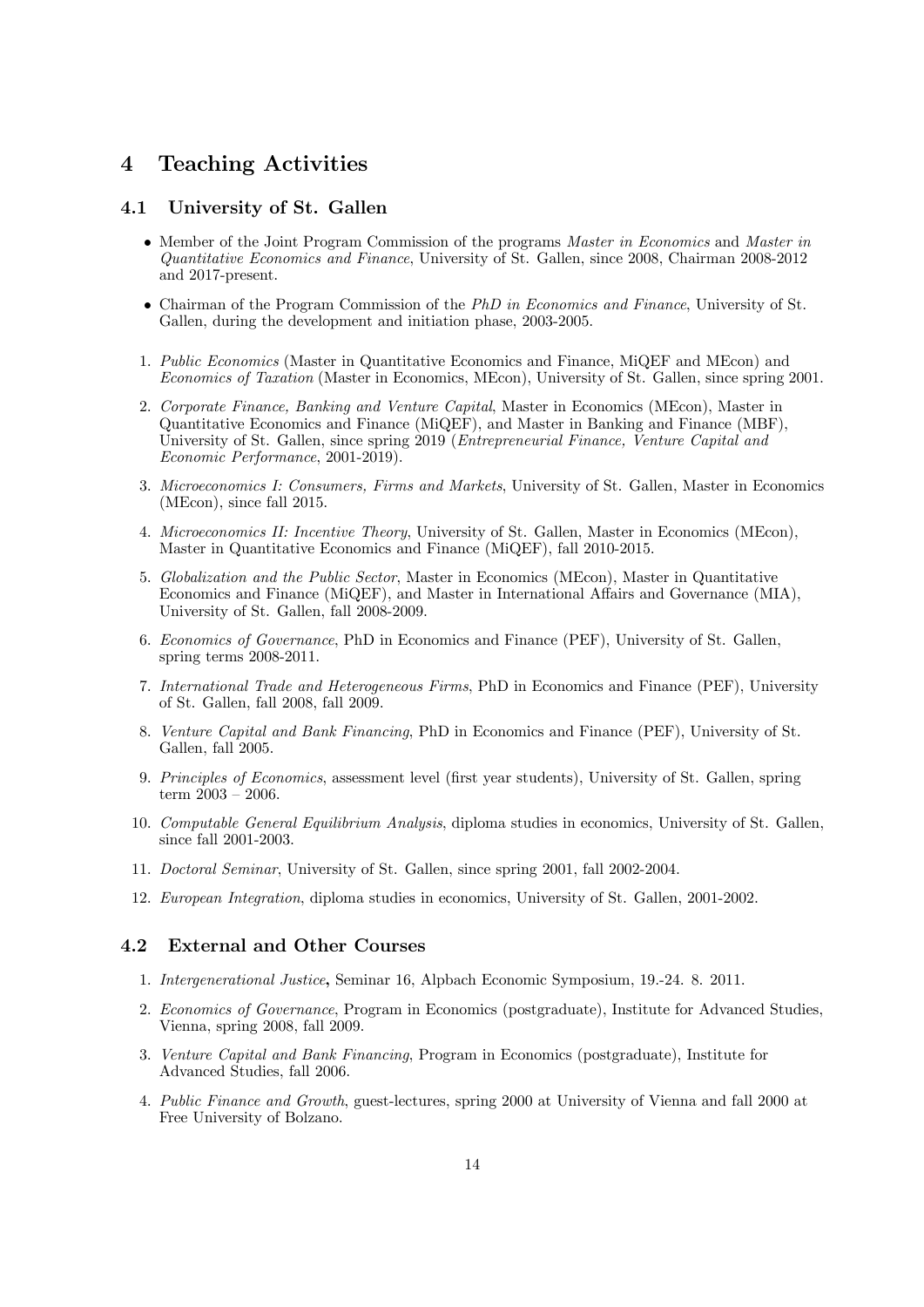- 5. Public Finance, Dynamic Fiscal Policy, European Fiscal Policy (part of the Master in European Economic Studies of Europa-Institute), Introductory Macroeconomics (first year students), lectures and seminars for undergraduates, University of Saarland, Saarbruecken, 1996 — 2000.
- 6. Taxation, Master level course, Economic Policy in Austria, International Taxation, Fiscal Competition in Federal States, Housing Policy, Tax Harmonization and Tax Competition, Seminars, University of Vienna, 1993 — 1996.
- 7. Macroeconomics, Endogenous Growth and Foreign Trade, Research seminars; Mathematics and Statistics, Propädeutikum, Institute for Advanced Studies, Vienna, Postgraduate program in Economics, 1992 — 1994.
- 8. Applied Intertemporal Equilibrium Models and Dynamic Models in Public Economics, seminars, University of Bonn, 1990 — 1991.
- 9. Public Finance, tutorial courses, University of Innsbruck, 1987 1989.

### 5 External Lectures and Presentations

### 5.1 Invited Lectures

- 1. Föderalismus, fiskalischer Wettbewerb und regionale Entwicklung, 36. Wirtschaftsakademikertag, Innsbruck, 11. 6. 2016.
- 2. Finanzwissenschaftliche Prinzipien der Besteuerung, Kolloquium 100 Jahre ESTV "Steuern für die Schweiz", Aula der Universität Bern, 27. 8. 2015.
- 3. Aging, Life-Cycle Employment, and Social Security Reform, 7th European Workshop on Labour Markets and Demographic Change, 28-29 August 2012, University of St. Gallen, 29. 8. 2012.
- 4. Reform des Wohlfahrtsstaates: Sparkonten für die Sozialversicherung, Institute for Advanced Studies, Public Lecture, Vienna, 10. 4. 2008.
- 5. Corporate Taxation, Exports and Foreign Direct Investment, Institute for Advanced Studies, Public Lecture, Vienna, 15. 9. 2006.
- 6. Taxation and Venture Capital Backed Entrepreneurship, invited lecture, 59th Congress of the International Institute of Public Finance, Prague, 26. 8. 2003.

### 5.2 Lectures and Conference Presentations Since 2010: Overview

1st Swiss Public Economics Workshop in Zürich 19/12; University of Freiburg, 19/09; CESifo Area Conference on Global Economy in Munich 18/05; Free University of Berlin, 18/02; Annual Meeting of the Austrian Economic Association in Linz, 17/05; University of Berne, 16/11; International Seminar on 'Tax Justice in a Global World' at University of Zürich,  $16/06$ ; CEPR Public Economics Symposium in St. Gallen, 16/05; University of Berne, 15/10; Annual Meeting of the German Economic Association in Münster,  $15/09$ ; CESifo CEPAR Workshop on the Taxation of Pensions in Munich,  $15/09$ ; Third CEPR-Modena Conference on Growth in Mature Economies: Revisiting the Contribution of Openness,  $15/05$ ; Tübingen Workshop on Tax Policy and the Activities of Multinational Firms,  $14/06$ ; Free University of Berlin 14/04; 68th Congress of the International Institute of Public Finance in Dresden 12/08; University of Salzburg 12/04; University of Mannheim 12/03; University of St. Gallen 11/12; University of Tübingen  $11/11$ ; University of Mannheim  $11/09$ ; Max-Planck-Institut for Demography and University of Rostock 11/09; Annual Meeting of the German Economic Association in Frankfurt 11/09; Annual Congress of the European Economic Association in Oslo 11/08; University of Cologne Centre for Macroeconomic Research 11/07; Trade conference on Worker Specific Effects of Globalisation in Tübingen,  $11/06$ ; CEPR Public Policy Symposium 2011 in Zürich,  $11/05$ ; OECD conference on Taxation of Savings and Investment in a Globalised Economy in Paris, 11/05; Vienna Joint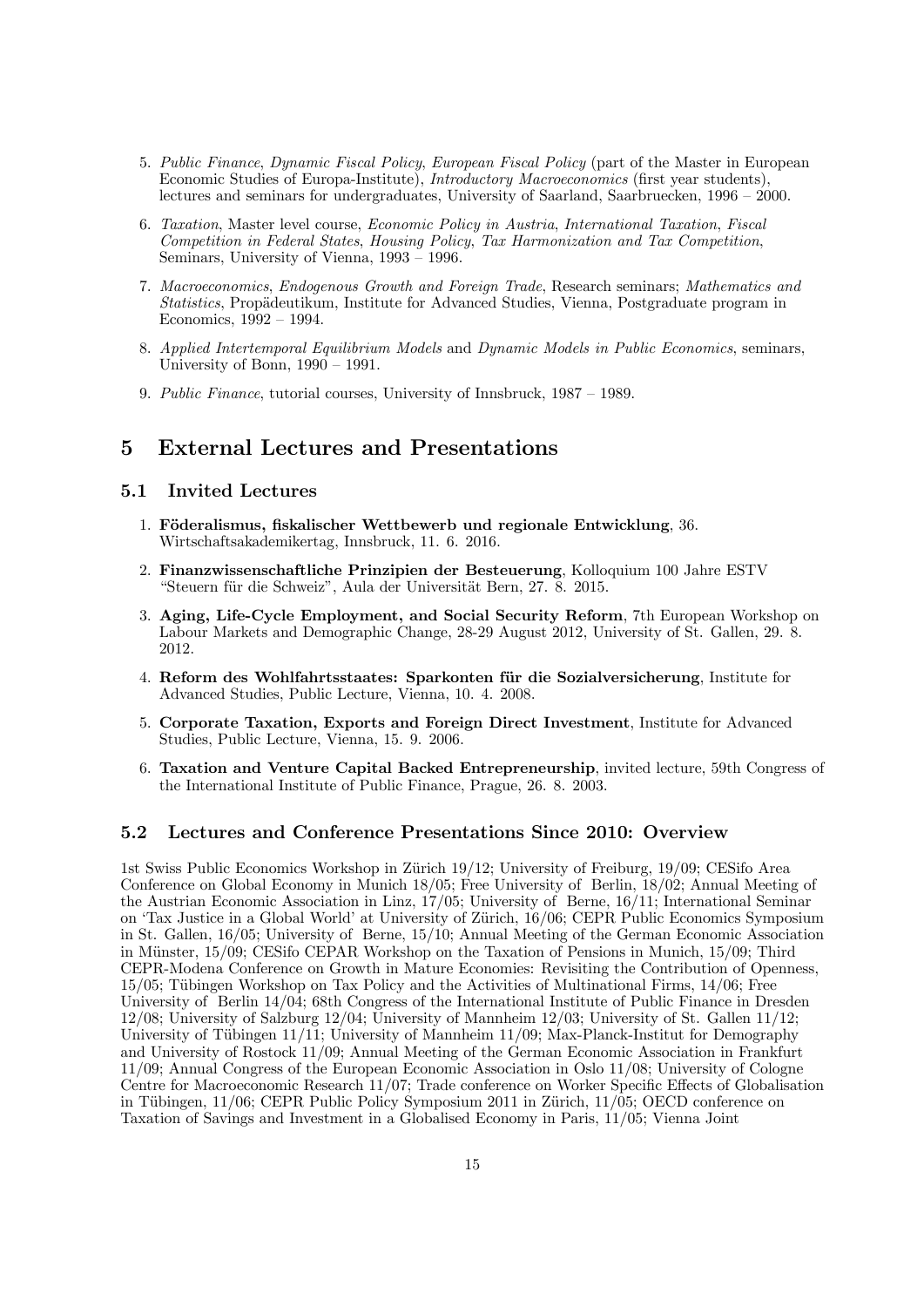Macroeconomics Seminar/Institute for Advanced Studies, 11/04; IMF Technical Workshop on Tax-Induced Debt Bias in Washington D.C., 11/03; GEP-ifo-Murphy Institute Conference on Finance and Trade in Nottingham,  $11/02$ ; Max-Planck-Institut für Steuerrecht und Öffentliche Finanzen in Munich 11/02; CESifo Area Conference on Global Economy in Munich 11/02; University of Siegen 11/01; CEPR workshop on "Corporate Finance and Economic Performance" in St. Gallen 10/12; University of Innsbruck 10/10; Brownbag Research Seminar University of St. Gallen 10/09; Annual Meeting of the German Economic Association in Kiel 10/09; 37th Annual Meeting of the European Finance Association in Frankfurt 10/08; 66th Congress of the International Institute of Public Finance in Uppsala  $10/08$ ; Annual Symposium, Oxford University Centre for Business Taxation  $10/06$ ; Journées d'Economie Publique Louis-André Gérard-Varet in Marseille 10/06; Annual Congress of Swiss Society of Economics and Statistics in Fribourg 10/06; CESifo Area Conference in Public Sector Economics in Munich 10/05; University of Konstanz 10/05; University of Munich 10/01.

#### 5.3 Lectures and Conference Presentations Since 2010: Details

- 1. Heterogeneous Tax Sensitivity of Firm-level Investments, First Swiss Public Economics Network, Zürich, 13. 12. 2019.
- 2. Schumpeterian Role of Banks: Credit Allocation and Capital Requirements, University of Freiburg, 26. 9. 2019.
- 3. Italy and the Eurozone Trilemma, CESifo Venice Summer Institute, The Future of Europe: Structural Growth, Growth and Globalization, Venice, 5. 6. 2019.
- 4. Italy in the Eurozone: Gradualism or Shock Therapy?, Conference on International Economic Integration: Firms, Workers, and Policies, University of Tübingen, 23. 5. 2019.
- 5. Trade and Credit Reallocation. How Banks Help Shape Comparative Advantage, CESifo Area Conference on Global Economy, Munich, 5. 5. 2018.
- 6. Schumpeterian Banks: Credit Allocation and Capital Requirements, Free University of Berlin, 08. 02. 2018.
- 7. Schumpeterian Banks: Credit Allocation and Capital Requirements, Annual Meeting of the Austrian Economic Association, Linz, 26. 5. 2017.
- 8. Heterogeneous Tax Sensitivity of Firm-level Investments, University of Hohenheim, 16. 11. 2016.
- 9. The Arms Length Principle and Distortions Within Multinational Firms, University of Zürich, International Seminar: Tax Justice in a Global World, 1. 6. 2016.
- 10. Heterogeneous Tax Sensitivity of Firm-level Investments, CEPR Public Economics Symposium, 20. 5. 2016.
- 11. Flexicurity, Taxes and Job Reallocation, University of Berne, 26. 10. 2015.
- 12. Flexicurity, Taxes and Job Reallocation, Annual Meeting of the German Economic Association, Münster, 7. 9. 2015.
- 13. Aging, Taxes and Pensions in Switzerland, CESifo CEPAR Workshop on the Taxation of Pensions, Munich, 4. 9. 2015.
- 14. Corporate Tax, Internationalisation and Growth, Third CEPR-Modena Conference on Growth in Mature Economies: Revisiting the Contribution of Openness, 11. 5. 2015.
- 15. Personal Income Taxes, Corporate Profit Taxes and the Heterogeneous Tax Sensitivity of Firm-level Investment, Tübingen Workshop on Tax Policy and the Activities of Multinational Firms, 21. 6. 2014.
- 16. Profit Taxation, Innovation and the Financing of Heterogeneous Firms, Free University of Berlin, 17. 4. 2014.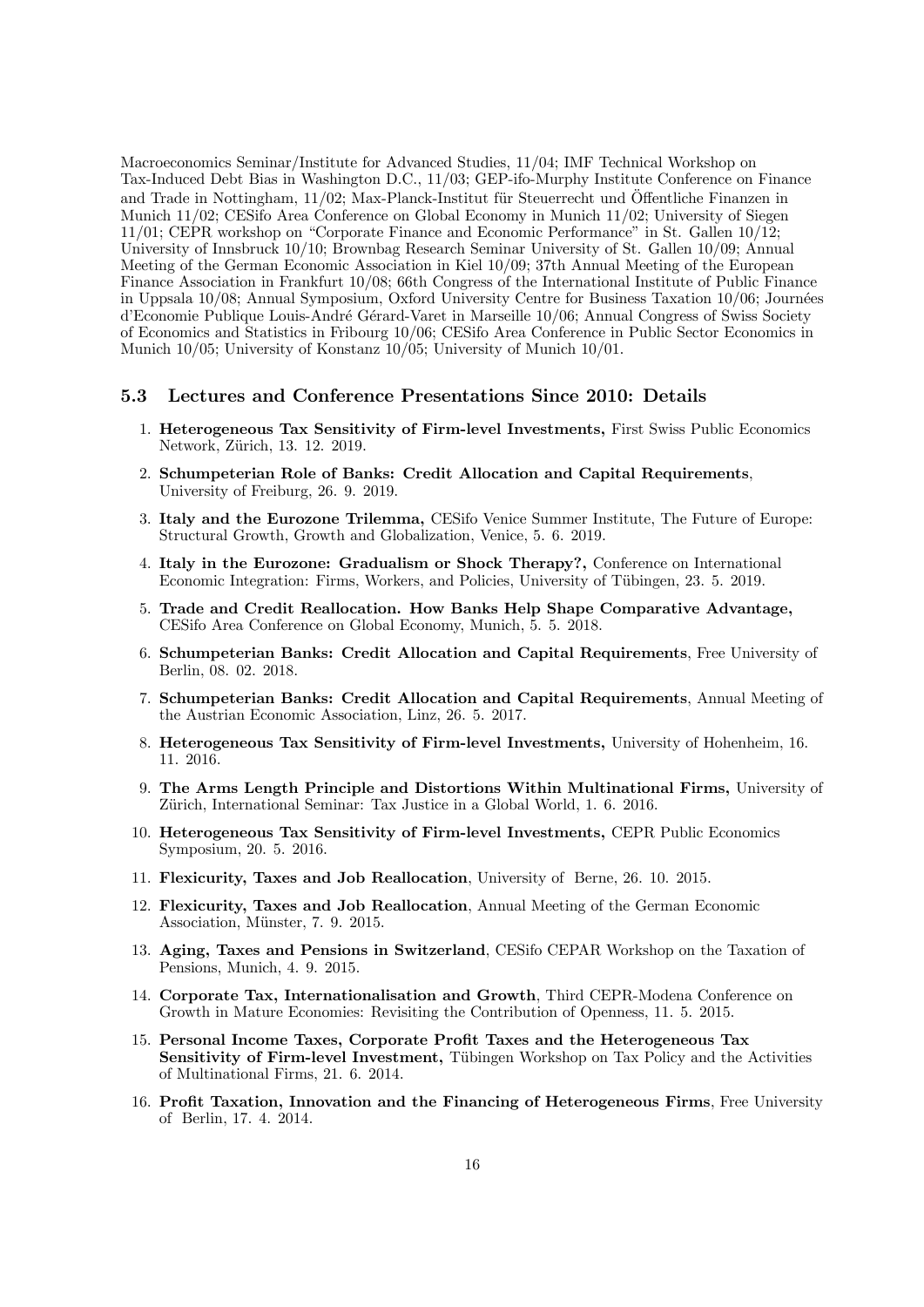- 17. Flexicurity and Job Reallocation, 68th Congress of the International Institute of Public Finance, Dresden, 18. 8. 2012.
- 18. Corporate Taxes, Internal Borrowing, and the Lending Capacity Within Multinational Firms, Research Seminar, University of Salzburg, 24. 4. 2011.
- 19. Innovation, Trade and Finance, University of Mannheim, SFB 884 Seminar Series, 12. 3. 2012.
- 20. Corporate Taxes, Internal Borrowing, and the Lending Capacity Within Multinational Firms, Brownbag Research Seminar, University of St. Gallen, 21. 12. 2011.
- 21. Corporate Taxes, Internal Borrowing, and the Lending Capacity Within Multinational Firms, Research Seminar International Economics, University of Tübingen, 22. 11. 2011.
- 22. Taxation and Incorporation, Research Seminar Accounting and Taxation, University of Mannheim, 28. 9. 2011.
- 23. Aging and the Financing of Social Security in Switzerland, Max Planck Institut for Demography and University of Rostock, 12. 9. 2011.
- 24. Taxation and Incorporation, Annual Meeting of the German Economic Association, Frankfurt, 5. 9. 2011.
- 25. Innovation, Trade and Finance, Annual Congress of the European Economic Association, Oslo, 27. 8. 2011.
- 26. Innovation, Trade and Finance, University of Cologne, Centre for Macroeconomic Research, 6. 7. 2011.
- 27. Trade and Flexicurity, Trade conference on Worker Specific Effects of Globalisation in Tübingen, 24. 6. 2011.
- 28. Business Taxation and Capital Market Imperfections: Differential Effects on Heterogeneous Firms, and discussion of Steve Bond on Tax by Design: The Mirrlees Review - Taxing Capital Income, OECD conference on Taxation of Savings and Investment in a Globalised Economy in Paris, 16. 5. 2011.
- 29. Profit Taxation, Innovation and the Financing of Heterogeneous Firms, CEPR Public Policy Symposium 2011, Zürich, 27. 5. 2011.
- 30. Innovation, Trade and Finance, Institute for Advanced Studies,Vienna Joint Macroeconomics Seminar, 7. 4. 2011.
- 31. Taxation and Debt Bias Theory, Discussion of paper by Roger Gordon, IMF Technical Workshop on Tax-Induced Debt Bias in Washington D.C., 4. 3. 2011.
- 32. Innovation, Trade and Finance, GEP, ifo, Murphy Institute Conference on Finance and Trade, Nottingham, 24. 2. 2011.
- 33. Besteuerung und Rechtsformwahl (Taxation and Incorporation), Max-Planck-Institut für Steuerrecht und Öffentliche Finanzen, Munich, 15. 2. 2011.
- 34. Innovation, Trade and Finance, CESifo Area Conference on Global Economy, Munich, 11. 2. 2011.
- 35. Flexicurity and Job Reallocation, University of Siegen, 12. 1. 2011.
- 36. Profit Taxation, Innovation and the Financing of Heterogeneous Firms, Workshop "Corporate Finance and Economic Performance", University of St. Gallen, CEPR, ETH Zürich and INSEAD, 17. 12. 2010.